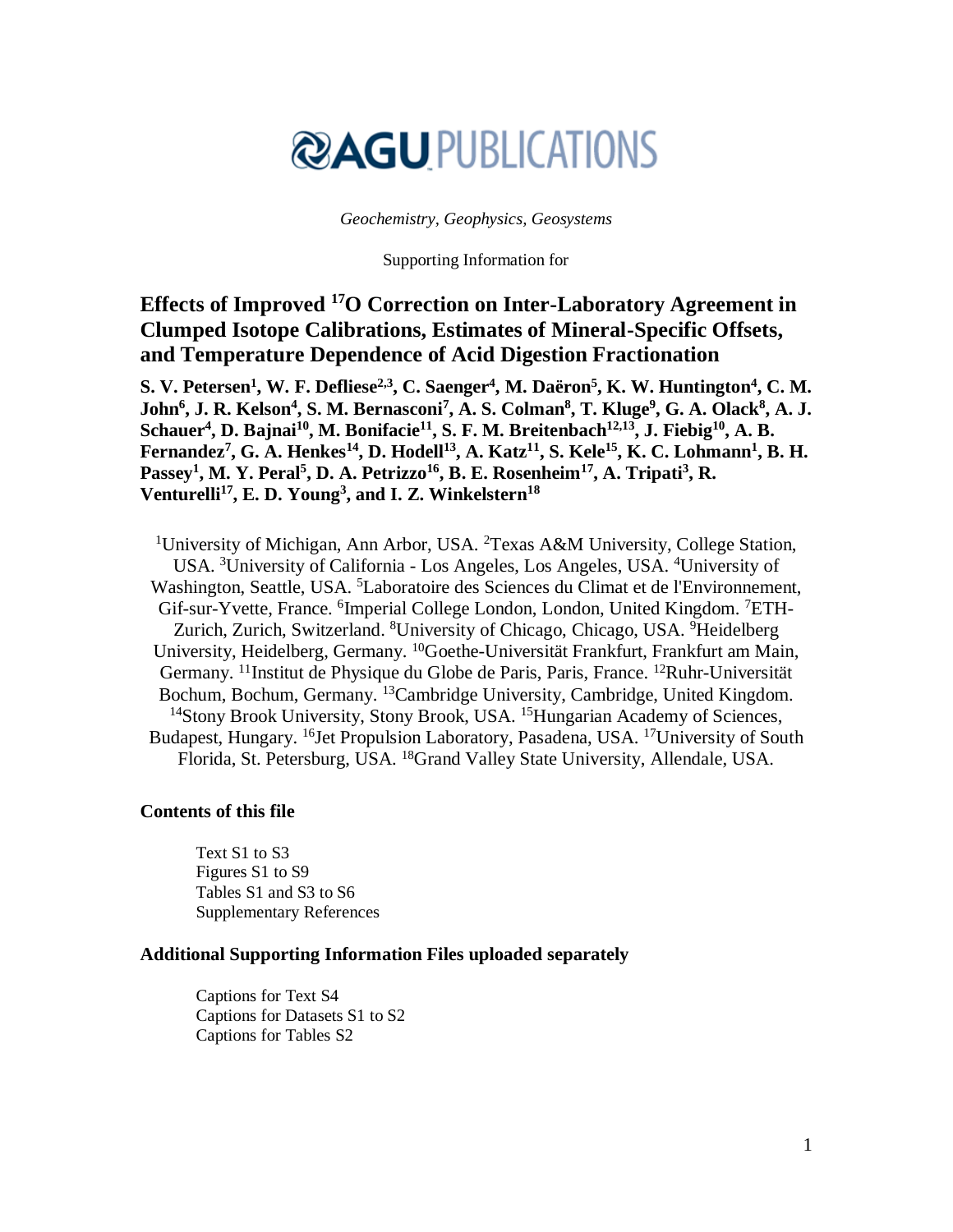#### **Introduction**

This supplementary material contains text describing methods used in the associated study, additional supporting figures showing study data broken down in different ways, tables of statistics for regressions described in the text and shown in supplementary figures, and descriptions of large datasets included as separate files.

This study reprocessed data from 14 published studies. Raw, unprocessed data from these studies was gathered from original authors and reprocessed using the same R-code provided below and different values for the absolute abundances of heavy isotopes in the universal standards VPDB and VSMOW defined by four parameters:  $R^{13}$ <sub>VPDB</sub>,  $R^{17}$ <sub>VSMOW</sub>,  $R^{18}$ <sub>VSMOW</sub> and  $\lambda$ . These datasets are also archived in EarthChem using a new template created for this purpose.

# **Text S1.** Comparison of  $\Delta_4$  values calculated from raw voltages or from sample **mean 45 - <sup>49</sup> values using R and Easotope**

We received published data from study authors in various forms, including 1) original raw voltages; 2) Easotope output sample mean  $\delta^{45}$ - $\delta^{49}$  values and  $\delta^{13}$ C,  $\delta^{18}$ O,  $\Delta_{47}$ to  $\Delta$ 49 values; and 3) Sample mean  $\delta$ <sup>45</sup>- $\delta$ <sup>49</sup> values, calculated using a lab's code. Easotope calculations and workings are described in John and Bowen (2016) and R code can be found in **Text S4** this study. To test the comparability of these different formats, specifically the final sample mean  $\delta^{13}C$ ,  $\delta^{18}O$ , and  $\Delta_{47}$  to  $\Delta_{49}$  values calculated from these different sources, we took four gas standards two heated gases, two  $25^{\circ}$ C equilibrated gases and processed the code in five different ways and compared the outputs.

 $\delta^{13}$ C,  $\delta^{18}$ O, and  $\Delta_{47}$  to  $\Delta_{49}$  values were calculated using:

- 1) *R-raw:* Raw voltages and R code \*\*preferred method, used to calculate mean values shown in **Table S1**\*\*
- 2) *Easotope-raw:* Raw voltages and Easotope
- 3) *R-shortcut:* Sample mean  $\delta^{45}$ - $\delta^{49}$  values from #1 (R code), kept as long-form decimals, and R code shortcut
- 4) *Easotope-R-shortcut:* Sample mean  $\delta^{45}$ - $\delta^{49}$  values from #3 (Easotope) and R code shortcut
- 5) *R*-shortcut-cropped: Sample mean  $\delta^{45}$ - $\delta^{49}$  values from #1 (R code), rounded to three decimal places to mimic Easotope output and R code shortcut

Calculated using either R code or Easotope,  $\delta^{45}$ - $\delta^{49}$  values were identical when rounded to the third decimal place.  $\delta^{13}$ C and  $\delta^{18}$ O values were rounded to the second decimal place and  $\Delta_{47}$  to  $\Delta_{49}$  values were rounded to the third decimal place.

*Easotope-raw* was identical to *R-raw* for all values (Easotope-raw minus R-raw = 0.00 or 0.000‰) with the exception of a single IUPAC  $\Delta_{49}$  value Equilibrated Gas #2 which was 0.001‰ different. This demonstrates that Easotope and our R code produce identical isotope values when working from raw voltages.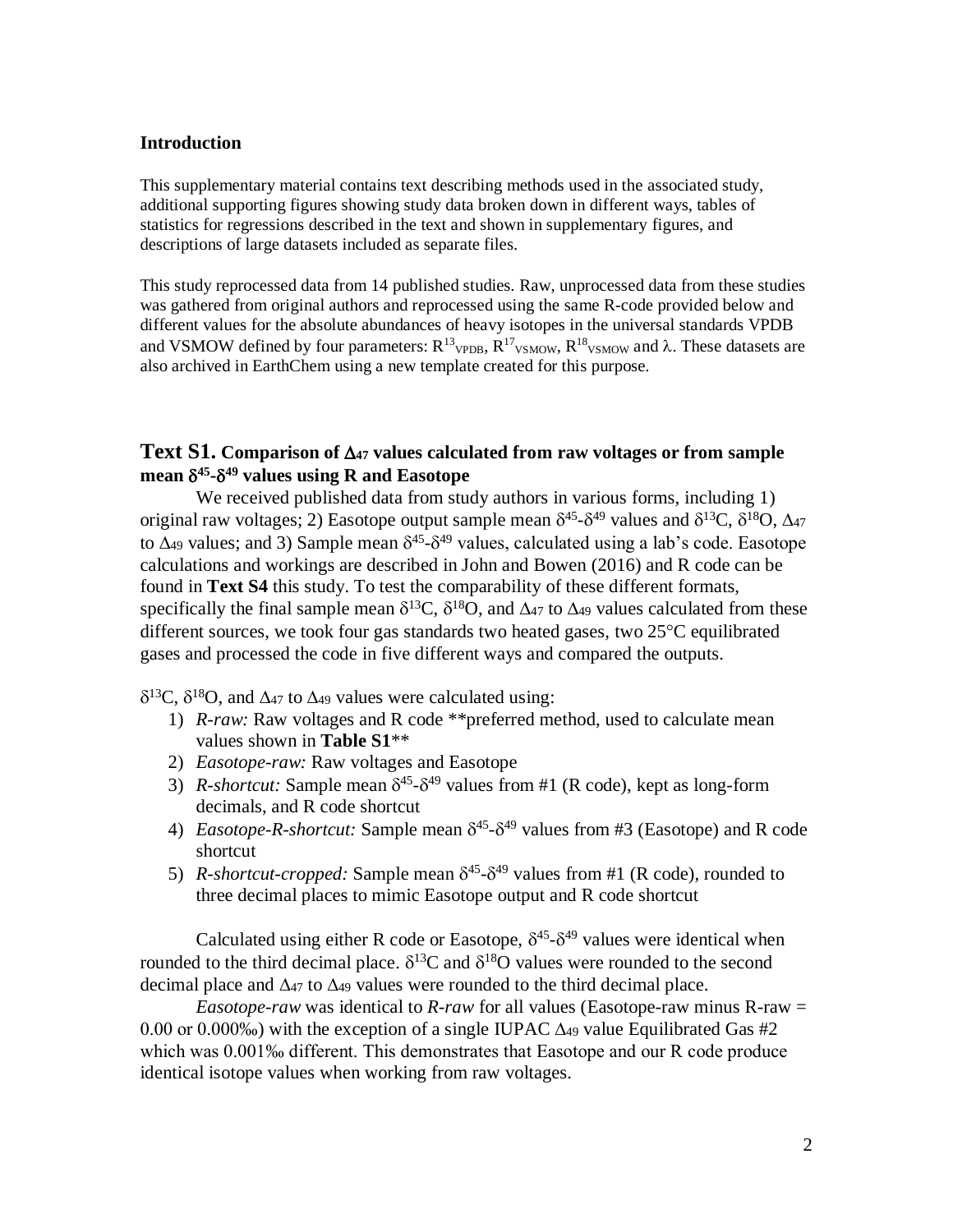*R-shortcut* was identical to *R-raw* for all values (R-shortcut minus R-raw = 0.00 or 0.000‰), indicating that the shortcut code beginning with a single mean  $\delta^{45}$ - $\delta^{49}$  value for each sample produces the same final isotope values as calculating one  $\delta^{45}$ - $\delta^{49}$  value for each cycle 60 cycles and taking a mean at the end.

*Easotope-R-shortcut* and *R-shortcut-cropped* were identical for all values, but both had slight differences from *R-raw* and *R-shortcut*. *Easotope-R-shortcut* and *R*shortcut-cropped had identical  $\delta^{13}$ C and  $\delta^{18}$ O values to *R-raw* and *R-shortcut* (with the exception of Heated Gas #1, which was off by 0.01),  $\Delta_{47}$  values within 0.001‰, identical  $\Delta$ 48 values (with the exception of Equilibrated Gas #1, which was off by 0.001‰), and  $\Delta_{49}$  values within 0.002‰. These differences are the result of feeding rounded values into the shortcut code, and are smaller than the difference between isotope values calculated using IUPAC vs. Santrock/Gonfiantini parameters  $(\Delta_{47})$  difference of +0.009 to -0.021‰ for these four example samples). This finding suggests Easotope users should change the default number of digits the database outputs if they are planning to do further isotopic calculations.

#### **Text S2. Study-specific notes about reprocessing individual datasets**

**Table 1** summarizes the published studies compiled and reprocessed here, including information about sample type, sample preparation and measurement techniques. Below, we describe unique features and reprocessing details for each dataset.

#### **S2.1 Synthetically precipitated carbonate studies**

#### **S2.1.1 Defliese et al., 2015 and Winkelstern et al., 2016**

Synthetic calcite and aragonite precipitate data from Defliese et al. (2015) and synthetic and natural dolomite data from Winkelstern et al. (2016) were collected in the University of Michigan Stable Isotope Laboratory using an off-line manual sample preparation device described in Defliese et al.  $(2015)$ . Samples were reacted at 75 $\degree$ C in a common acid bath and cleaned using a static PPQ trap with no carrier gas. A subset of acid digestion fractionation data (repeated analyses of four carbonates at different acid digestion temperatures, described below) from Defliese et al. (2015) was also reprocessed where it met our selection criteria regarding sufficient standards for conversion into the absolute reference frame, eliminating ~15% of replicates. Outside of a small number of early samples cleaned using a GC, the bulk of these samples were also cleaned using a static PPQ trap.

Data was reprocessed from raw voltages and ARF parameters were calculated following original publications by using a variable-size moving window (Defliese et al., 2015) or fixed window (Winkelstern et al., 2016) approach to select subsets of gas standard data. ARF parameters were calculated using heated gas  $(1000^{\circ}C)$  and equilibrated gas ( $25^{\circ}$ C, some  $50^{\circ}$ C standards), mostly made from a single tank with a  $\delta^{13}$ C composition of around -41% VPDB, significantly different from the  $\delta^{13}$ C composition of sample unknowns (-10‰ to +10‰) (**Figure S4)**.

Since the publication of these two studies, it was discovered that low Porapak trap temperatures used at University of Michigan  $(-30^{\circ}$ C and below) caused fractionations in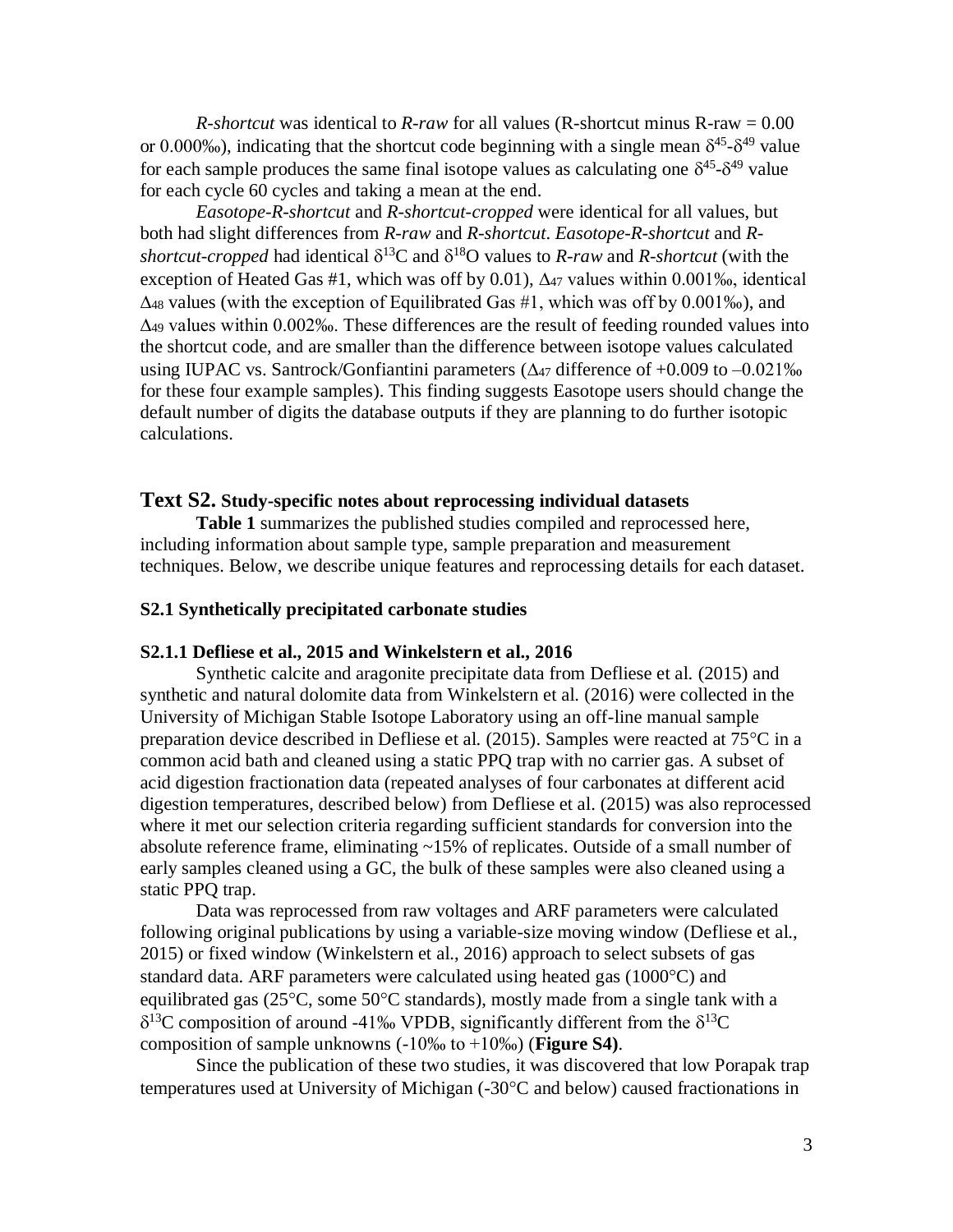$\delta^{13}C$ ,  $\delta^{18}O$ , and raw  $\Delta_{47}$  values (Petersen et al., 2016). Therefore, the correction developed by Petersen et al. (2016) was applied to data collected between 2012 and 2014 (the interval in which low Porapak temperatures were used). Prior to 2012 and beginning again in 2015, the Porapak trap temperature was sufficiently warm so as to not require the correction. Although this correction changes raw  $\Delta_{47}$  values, it has negligible effects on  $\Delta$ 47-RFAC values (Petersen et al., 2016).

Where no error in formation temperature was given for synthetically precipitated carbonates (Defliese et al., 2015), an error of  $\pm 1^{\circ}$ C was assumed. Only synthetic dolomite samples from Winkelstern et al. (2016) were used in the composite synthetic calibration, whereas natural dolomites were investigated separately along with other natural and biogenic data due to greater uncertainty in formation temperature. Acid fractionation factor data was not included in any calibration equations and is presented with no  $\Delta^*_{25-75}$ value applied.

#### **S2.1.2 Kluge et al., 2015 and Garcia de Real., 2016**

High-temperature synthetic precipitates (Kluge et al., 2015) and synthetic magnesite and hydromagnesite samples (Garcia de Real et al., 2016) were analyzed in the Qatar Stable Isotope Lab at Imperial College London. Samples were reacted in custombuilt individual reaction vessels either at  $70^{\circ}$ C or at  $90^{\circ}$ C while continually removing evolved CO2, and were cleaned using a static PPQ trap (Kluge et al., 2015). Data was first reprocessed for this study using Easotope (John and Bowen, 2016), and was then reprocessed a second time using the same R script as other data sets using sample mean  $\delta^{45}$  to  $\delta^{49}$  values taken from the Easotope initial output. Differences between Easotope and R reprocessing are shown to be negligible (**Text S1)**.

Since publication, a small subset  $\left($  < 10%) of sample and standard replicates from the relevant measurement sessions were lost and unrecoverable, resulting in a different number of replicate analyses for some samples compared to the original publications and fewer standard replicates for certain correction intervals. Additionally, the methodology for selecting standards and correction intervals for the ARF conversion was updated from the original publication in line with more recent approaches within the clumped isotope community. This included eliminating the use of a moving-window approach for September 2013 – January 2014 data and reverting to fixed correction intervals, as well as including more carbonate standards in calculation of ARF parameters. The above described data loss resulted in insufficient standard coverage in August and September of 2013. As a result, all sample replicates measured over this interval (5 replicates measured on a single day) produced discordant results and were removed from the dataset in further analysis.

ARF parameters were calculated using a combination of gas and carbonate standards. As in the original works, the SlopeEGL parameter was calculated using only heated gas (1000<sup>o</sup>C) data, of which there were typically many more replicates than for any equilibrated gas or carbonate standard. In contrast, the two ETF parameters (SlopeETF and IntETF) were calculated using all heated and equilibrated gas  $(25^{\circ}C,$  $50^{\circ}$ C,  $80^{\circ}$ C) and carbonate standard (ETH-3 and an internal Carrara Marble standard) data for a given correction interval, corrected for SlopeEGL. Each correction interval had only a subset of these standard types. The assigned  $\Delta_{47\text{-TE}}$  value used for ETH-3 was 0.703‰ for Santrock/Gonfiantini reprocessing (Müller et al., 2017) and 0.691‰ for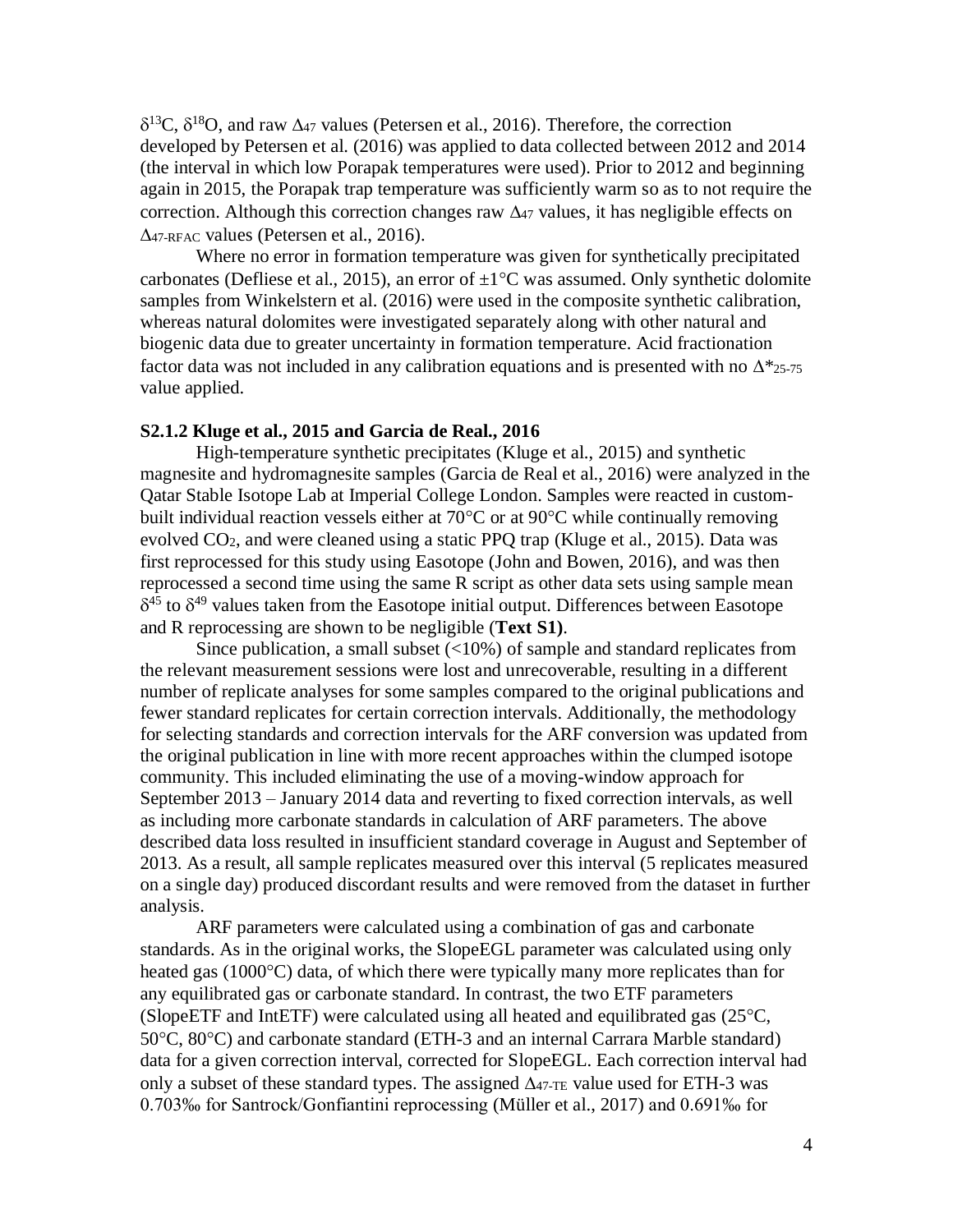IUPAC reprocessing (Bernasconi et al., 2018). The assigned  $\Delta_{47\text{-TE}}$  values used for the inhouse Carrara Marble standard were 0.406‰ and 0.410‰ under Santrock/Gonfiantini and IUPAC parameters, respectively, as defined internally against gas standards over a long measurement interval. These assigned values for ETH-3 and Carrara Marble were different than in the original publication (Kluge et al., 2015) due to additional subsequent replicate analysis.

Due to the complexity of precipitating magnesite in the laboratory and the uncertainty in whether these samples represent equilibrium precipitation, synthetic magnesite and hydromagnesite samples from Garcia de Real et al. (2016) were not used in the composite synthetic carbonate calibration. Calcium carbonates precipitated in both high-salt and no-salt solutions were included (Kluge et al., 2015; Kluge and John, 2015), but carbonates precipitated with the addition of CaCl<sup>2</sup> were eliminated because they were shown to deviate from expected equilibrium clumped isotope behavior, possibly due to cation effects (Kluge and John, 2015).

#### **S2.1.3 Kelson et al., 2017**

Although synthetic precipitate data from Kelson et al. (2017) was originally published in two forms processed with both Santrock/Gonfiantini and IUPAC parameters, for consistency, we reprocessed all data from sample mean  $\delta^{45}$  to  $\delta^{49}$  values using the R code written for this study. Data from Kelson et al. (2017) were produced at the University of Washington IsoLab. Samples were prepared on an independent automated vacuum extraction line described in Burgener et al. (2016). Samples were reacted at either  $90^{\circ}$ C in a common acid bath (most replicates) or at  $25^{\circ}$ C in a McCreatype reaction vessel (fewer replicates), and were cleaned via a packed PPQ trap with a helium carrier gas. Samples were analyzed on a MAT 253 with pressure baseline measurements made prior to each analysis.

ARF parameters were calculated for three correction intervals spanning many months each using heated gases (1000 $^{\circ}$ C) and equilibrated gases (4 $^{\circ}$ C, 60 $^{\circ}$ C), with CO<sub>2</sub>  $\delta^{13}$ C values ranging from -45‰ to 5‰. For samples that were reacted at both 25°C and 90 $^{\circ}$ C, replicates were combined after applying corresponding  $\Delta^*$  25-90 values. Samples created using all precipitation methods investigated by Kelson et al. (2017) were included here.

#### **S2.1.4 Tang et al., 2014 and Fernandez et al., 2014**

All synthetic siderite samples from Fernandez et al. (2014) and the majority of analyses of synthetic calcites from Tang et al. (2014) were measured in the Stable Isotope Laboratory at Tulane University. Samples were reacted at  $100^{\circ}$ C in individual reaction vessels, with CO<sup>2</sup> being removed continuously, and were cleaned by passing through a static PPQ trap. Samples from Tulane were analyzed on an Elementar Isoprime 100 mass spectrometer outfitted with six additional Faraday cups. Unlike the Thermo MAT253, the Isoprime mass spectrometer is a small-radius 5kV ion source, which is similar in principle but has a completely different design and geometry.

Data from Tulane was reprocessed from raw voltages using either the Santrock/Gonfiantini or IUPAC parameters. The ARF was established using heated gases (1000 $^{\circ}$ C) and equilibrated gases (4 $^{\circ}$ C, 28 $^{\circ}$ C, 51 $^{\circ}$ C) for two fixed-window intervals constructed around a change in the ion source filament. Changes in the ARF over time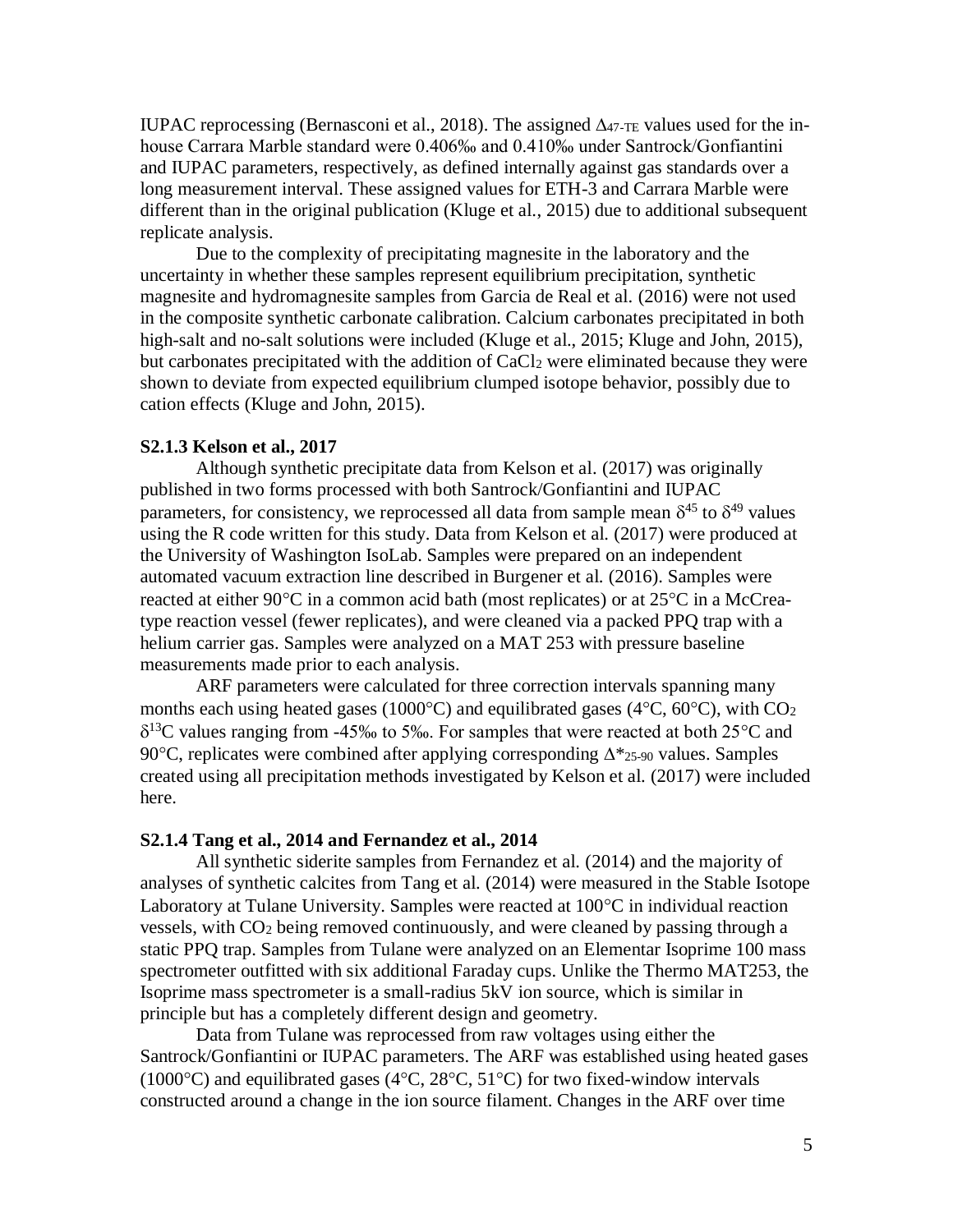were tracked using heated gases, but a single ETF was calculated for each measurement session. A pressure baseline correction was applied to data collected after January 2013 (in the second correction interval), with the negative baseline being measured for one cycle prior to each acquisition (Rosenheim et al., 2013). Two replicates from early January 2013 could not be corrected because they fell in the transition period when new gas lines were being established. One replicate of sample C9 was also eliminated because reprocessed data was significantly offset from other samples (by  $\sim 0.5\%$  in  $\Delta_{47}$ ) for an undetermined reason.

The remainder of the replicates of synthetic calcites from Tang et al. (2014) were measured at the University of California Los Angeles, in the Tripati Lab on an automated sample preparation device similar to the one described by Passey et al. (2010). Samples were reacted at  $90^{\circ}$ C in a common acid bath and cleaned through a GC column with a helium carrier gas. The ARF was established using heated  $(1000^{\circ}C)$  and equilibrated gases ( $25^{\circ}$ C) for the single correction interval in which all samples were analyzed.

Although Tang et al. (2014) mentions a small number of replicates that were reacted at  $25^{\circ}$ C, those data were not included in this study. Additionally, samples C21 and C23 were excluded because they were reported to display deviations from equilibrium clumped isotope behavior due to being precipitated at significantly elevated pH levels (pH  $\geq$  10) (Tang et al., 2014).

#### **S2.1.5 Passey and Henkes, 2012**

Passey and Henkes (2012) present data from calcite samples that were heated to sufficiently high temperatures for long enough to completely reset the clumped isotope signal (determined by having  $\Delta_{47}$  values that ceased to change with additional heating). These samples were analyzed at Johns Hopkins University using an automated sample preparation device described by Passey et al.  $(2010)$ , which reacted samples at 90 $\degree$ C in a common acid bath and cleaned CO<sup>2</sup> through a GC column with helium carrier gas.

Data from Johns Hopkins was reprocessed from raw voltages and the ARF was established using heated gases (1000 $^{\circ}$ C) and equilibrated gases (27 $^{\circ}$ C or 30 $^{\circ}$ C) for eight correction intervals. ARF parameters were calculated using the moving heated gas line method described by Passey et al. (2010), which fits the gas line slopes and intercepts using a polynomial of either  $1<sup>st</sup>$  linear or  $2<sup>nd</sup>$  quadratic order. In this method, heated and equilibrated gas line slopes and intercepts are solved for separately unlike in the traditional method (Dennis et al., 2011), and the polynomial fit results in unique slope and intercept values corresponding to each sample analysis time point. Sample data is first corrected using only the slope of the heated gas line, then using unique ETF parameters calculated for that analysis time point from the corresponding unique heated and equilibrated gas line intercepts.

2<sup>nd</sup> order solutions were used for longer correction intervals (Series 1 and 2) and linear solutions were used for shorter intervals (Series 3-8). Selection of gas standards used, break points between Series, and choice of polynomial order was made following the detailed supplementary tables found in Henkes et al. (2013), which include the two measurement sessions in which the high temperature calcite samples of Passey and Henkes (2012) were analyzed. In one case (Series 6), a significant jump in gas values mid-Series led the authors to separate one sub-section of data and fit lines using a fixed window method  $(0<sup>th</sup> order)$ , a procedure that was reproduced here.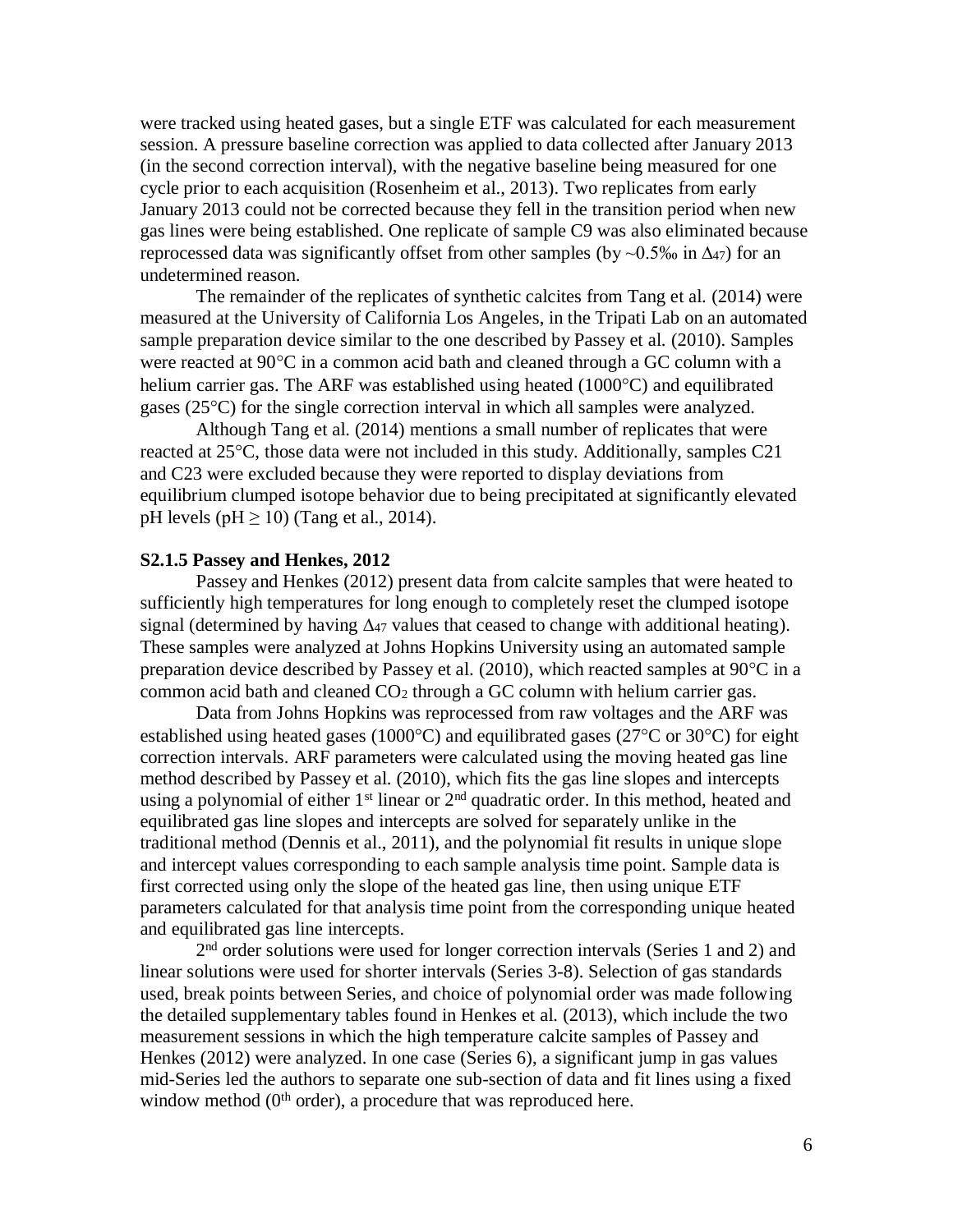#### **S2.2 Biogenic carbonate studies**

#### **S2.2.1 Peral et al., 2018**

Peral et al. (2018) analyzed Late Holocene foraminifera collected from 13 marine sediment core-tops, comprising 9 planktonic and 2 benthic species. Calcification temperatures were estimated based on a gridded model of seawater  $\delta^{18}O$  (LeGrande & Schmidt, 2006), assuming the oxygen-18 fractionation law of Kim & O'Neil (1997). All samples were measured at the Laboratoire des Sciences de Climat et de l'Environment (LSCE) on an Isoprime 100 dual-inlet mass spectrometer. Samples were reacted at  $90^{\circ}$ C in a common acid bath followed by purification through a Porapak column with helium carrier gas, before being measured on an Isoprime 100 dual-inlet mass spectrometer. Whereas this instrument has the same ion source design and geometry as the mass spectrometer used in Tang et al. (2014) and Fernandez et al. (2014), the instrument at LSCE uses fused silica capillaries delivering  $CO<sub>2</sub>$  to the ion source from a fixed volume that is identical between the sample and reference sides.

To compute the ARF parameters, Peral et al. (2018) measured carbonate standards (ETH-1, ETH-2, and ETH-3), with particular emphasis on ETH-3 (i.e. many replicates), whose isotopic composition is very similar to that of the foraminifera. ARF parameters were solved for in a single step, using heated and equilibrated gases and carbonate standards, as described in Daëron et al. (2016). This method ties final  $\Delta_{47\text{-RFAC}}$ values to the nominal  $\Delta_{47}$  values ETH standards assigned (i.e.  $\Delta_{47\text{-TE}}$  values). As the  $\Delta_{47\text{-TE}}$ values for gas standards are not used in this calculation except implicitly in the definitions of  $\Delta_{47\text{-TE}}$  values for ETH standards, updating the  $\Delta_{47\text{-TE}}$  values does not have any effect (**Figure 2**). Assigned  $\Delta_{47\text{-TE}}$  values for ETH-1 through ETH-4 are taken from Müller et al. (2017) for Santrock/Gonfiantini reprocessing and from Bernasconi et al. (2018) for IUPAC reprocessing.

#### **S2.2.2 Henkes et al., 2013**

As with Passey and Henkes (2012) described above, these samples were measured at Johns Hopkins University. All other sample preparation and reprocessing details are the same as above. Henkes et al. (2013) present a biogenic carbonate dataset including mainly bivalve mollusks of both calcite and aragonite mineralogy. Three samples were reacted offline at  $25^{\circ}$ C in addition to being analyzed using their standard method (90 $^{\circ}$ C) automated preparation device). These replicates were combined with the  $90^{\circ}$ C replicates after applying the acid digestion fractionation correction of either Defliese et al. (2015) or the new values calculated in this study.

#### **S3.2.3 Petrizzo et al., 2014**

Bivalve shells live-collected from various locations were analyzed for their clumped isotopic composition in the Young Lab at University of California Los Angeles (Petrizzo et al., 2014). Samples were reacted at  $25^{\circ}$ C in individual McCrea-style reaction vessels and were cleaned through a GC column with helium carrier gas. The absolute reference frame was established using heated  $(1000^{\circ}C)$  and equilibrated gases  $(25^{\circ}C \text{ and }$ a few  $2^{\circ}$ C) and ARF parameters were calculated for a single correction interval combining the "P2" and "P3" intervals from Petrizzo and Young (2014).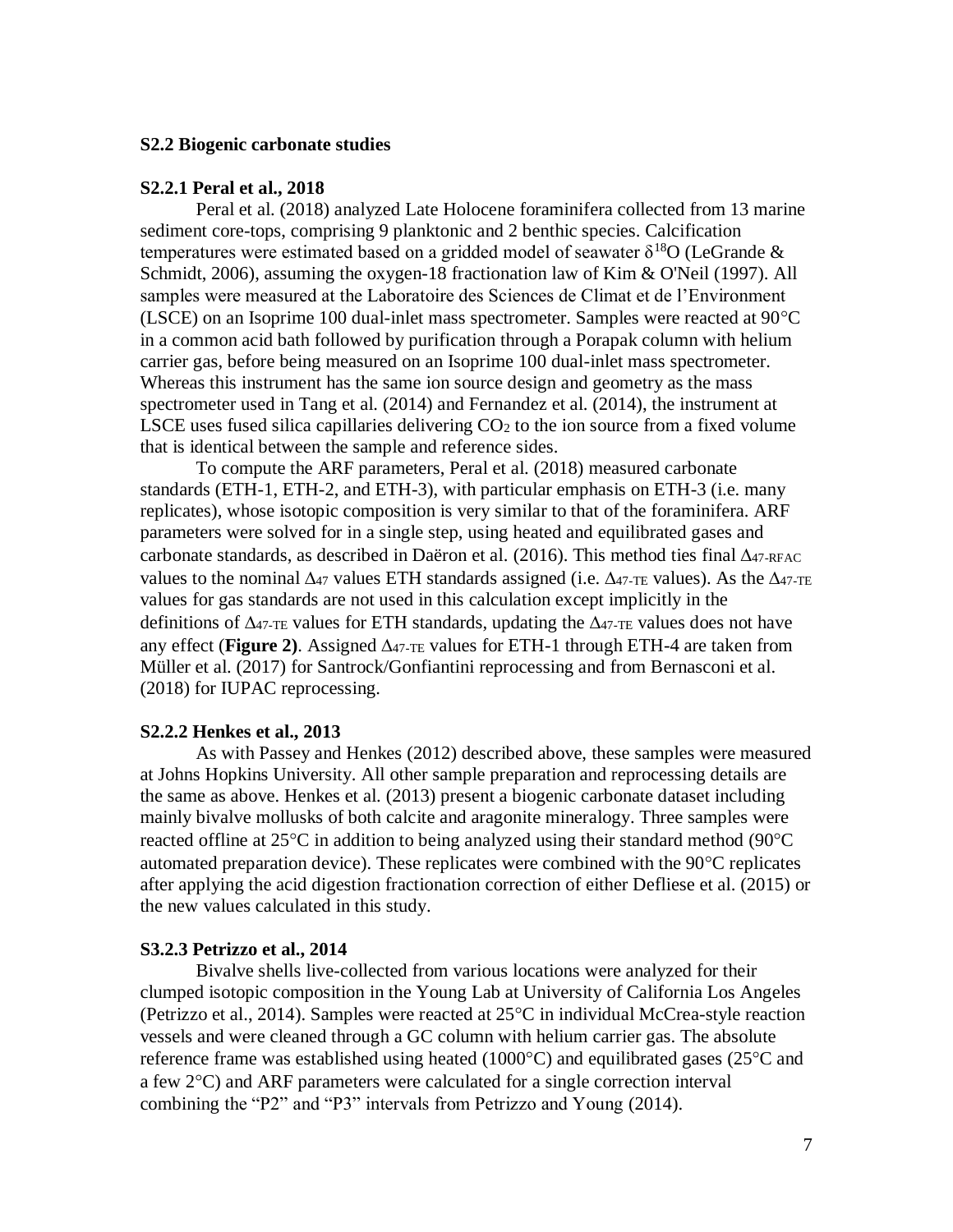Due to erratic behavior of the Faraday cup intended to measure mass- $47 \text{ CO}_2$ , the Young Lab used only the first three cups (intended to measure masses 44 to 46) and a peak-hopping approach with their Thermo MAT253 mass spectrometer to determine the clumped isotopic composition of the carbonates (Petrizzo and Young, 2014; Petrizzo et al., 2014). This approach first determines  $\delta^{13}$ C and  $\delta^{18}$ O (via  $\delta^{45}$  and  $\delta^{46}$ ) with beams in the typical alignment, then adjusts the magnet settings to place the mass-46 and mass-47 beams in the center of the cups usually used to measure masses 45 and 46 in order to accurately determine the 46/47 ratio, correcting for negative background values. Using the 46/47 ratio combined with the 46/44 ratio from the first step, the 47/44 ratio can be determined (Petrizzo and Young, 2014). The authors then use a Monte-Carlo sampling approach to calculate  $\Delta_{47}$  in order to take errors in the first step measurement ( $\delta^{13}$ C and  $\delta^{18}O$ ) into account.

In reprocessing the data using Santrock/Gonfiantini and IUPAC parameters, we recreated as closely as possible the data processing steps described in the supplement of Petrizzo and Young (2014) that are needed for this unique measurement technique, while also trying to conform to the standardized processing steps used for other datasets in this study. For example, we include the Monte-Carlo approach to calculating  $\Delta_{47}$  and associated errors, but use the same R *solver* function to calculate  $\delta^{18}O$  as was used in all other reprocessing efforts here. Data from Petrizzo et al. (2014) was reprocessed from raw voltage measurements.

#### **S2.2.4 Wacker et al., 2014**

Wacker et al. (2014) presents another calibration dataset of mainly biogenic carbonates including foraminifera, one bivalve, one brachiopod, an ostrich egg, and a cold-seep carbonate, analyzed at Goethe University. Samples were reacted at  $90^{\circ}$ C in a common acid bath, cleaned through a GC column and multiple water traps, and finally measured on a Thermo MAT253 with no baseline correction. Data was originally processed in Excel following Huntington et al. (2009) using a  $\Delta^*$ <sub>25-90</sub> value of +0.069‰, but was provided as Easotope output after data was uploaded to that database software.  $\delta^{13}$ C,  $\delta^{18}$ O, and  $\Delta_{47}$  values were reprocessed for this study using sample mean  $\delta^{45}$  to  $\delta^{49}$ values from Easotope for consistency.

ARF parameters are calculated using a combined long-window and movingwindow approach (Wacker et al., 2013; Wacker et al. 2014). We followed the window selections defined in the supplementary material of Wacker et al. (2014) as closely as possible. The SlopeEGL parameter was calculated using a moving window of nine heated gases bracketing the sample measurement, with the exception of two longer windows at the beginning and end of the study interval that used a larger number of gases. To calculate the ETF parameters, heated gases were broken into four two-month-long windows. Two groups of equilibrated gases  $(25^{\circ}C)$  measured at the beginning and end of the full study interval were used with the heated gases to calculate the ETF parameters for each of the four ETF windows. Unlike in the original publication, we did not round heated and equilibrated gas line intercepts to two decimal places when calculating the ETF, or round SlopeEGL to four decimal places, instead using the full long-form decimal versions computed by R.

#### **S2.2.5 Katz et al., 2017**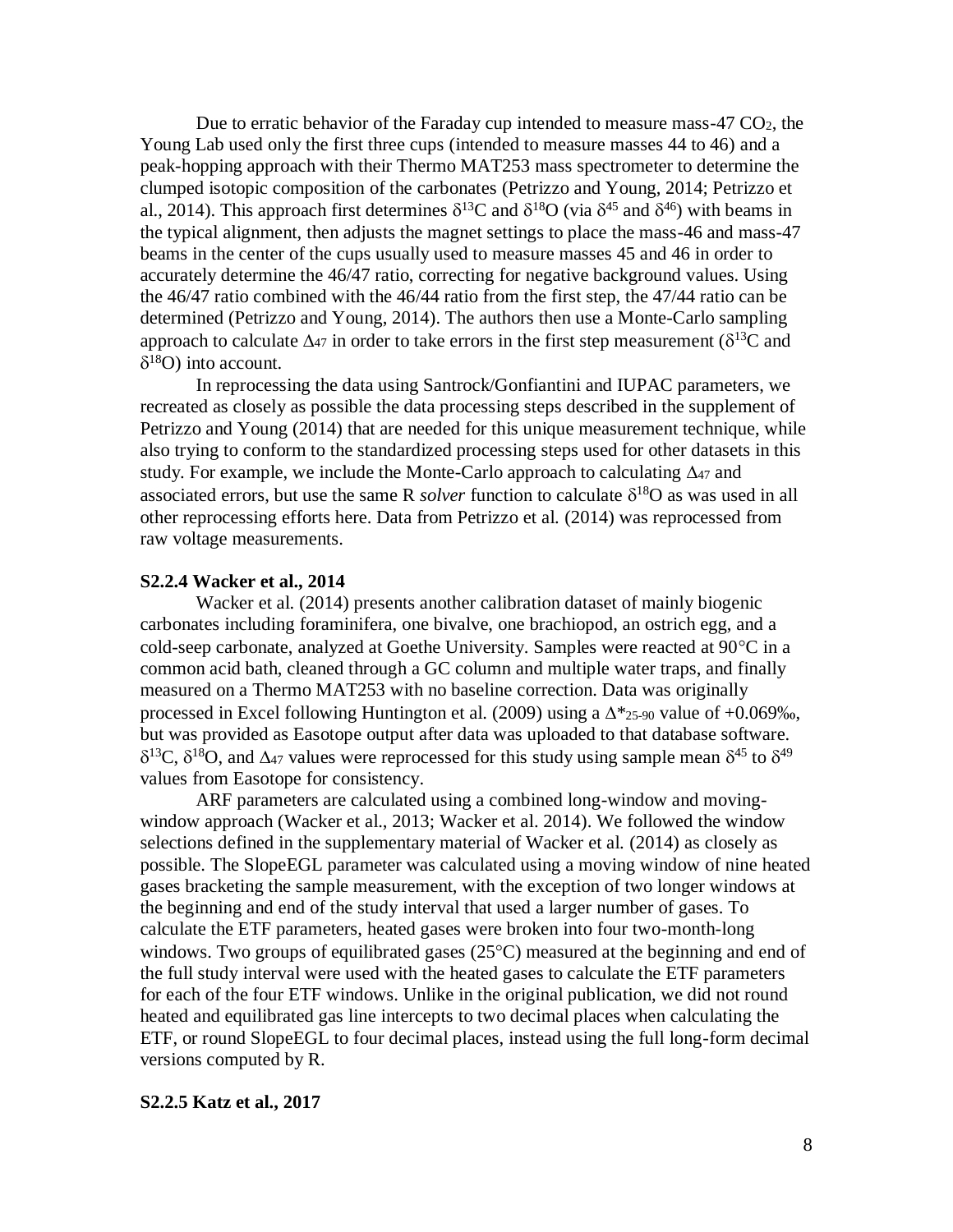Katz et al. (2017) analyzed cultured coccolithophorids grown at various temperatures at the Institut de Physique du Globe de Paris (IPGP) using an off-line manual preparation device described in Bonifacie et al. (2017). Samples were reacted at 90°C in a common acid bath and cleaned through a static PPQ trap. Data was reprocessed from sample mean  $\delta^{45}$  to  $\delta^{49}$  values. ARF parameters were calculated using heated  $(1000^{\circ}C)$  and equilibrated gases  $(25^{\circ}C)$  for seven separate correction intervals, all detailed in the original publication.

#### **S2.2.6 Breitenbach et al., 2018**

Breitenbach et al. (2018) present analyses of natural cave carbonates that precipitated subaqueously at known temperatures between  $3^{\circ}$ C and  $47^{\circ}$ C and of planktonic foraminifera from modern core-top sediments. This data was collected using a micro-sampling measurement scheme and customized Kiel device preparation method similar to that pioneered at ETH-Zurich (Schmid and Bernasconi, 2010). In this scheme, many  $(n=6-15$  replicates each) small  $(\sim 140-200 \mu g)$  replicates are analyzed instead of a few  $(\sim 3)$  larger  $(3-8 \text{ mg})$  replicates as is typical in most other studies presented here. Micro-samples were reacted at  $70^{\circ}$ C in individual Kiel sample vessels and were cleaned through a static PPQ trap before being analyzed on a MAT253.

Data transfer into the absolute reference frame was achieved using exclusively the ETH carbonate standards (Meckler et al., 2014; Breitenbach et al., 2018) over two long correction intervals. This leads to no difference between  $\Delta_{47\text{-RFAC}}$  values calculated using Wang/Dennis vs. Petersen  $\Delta_{47\text{-TE}}$  values, because this update in  $\Delta_{47\text{-TE}}$  values is restricted to gas standards. Although the established ETH standard values are inherently based on the heated/equilibrated gas reference frame, and changing to Petersen  $\Delta_{47\text{-TE}}$  values would likely impact established ETH carbonate values slightly, this level of deep reprocessing is beyond the scope of this study.

Data in Breitenbach et al. (2018) was initially processed and published using the new IUPAC parameters. For consistency, it was reprocessed as part of this study from sample mean  $\delta^{45}$  to  $\delta^{49}$  values using the same R code as all other datasets. In reprocessing this dataset, a 2‰ error was found in the original Excel template in the cell converting the working gas composition between PDB and SMOW scales. This error affected roughly half the published cave pearl and foraminifera data, causing changes in  $\Delta_{47\text{-RFAC}}$ of  $\pm 0.016\%$  and changing the cave carbonate calibration slope from  $\sim 0.045$  to 0.041.

#### **S2.3 Additional studies**

We compare data from two additional studies to our reprocessed data. Data from these studies was not reprocessed in the same manner as the rest of the datasets using the methods described here. As a result, these studies are exclusively plotted for comparison, and are not included in any of the composite calibration regressions or investigations of the effects of switching from S/G to IUPAC parameters and from Wang/Dennis to Petersen  $\Delta$ 47-TE values.

#### **S2.3.1 Kele et al. 2015**

Kele et al. (2015) published a calibration of natural travertine carbonates. This is another study in which samples were prepared on a customized Kiel IV device, measuring many micro-replicates instead of a few larger replicates (Schmid and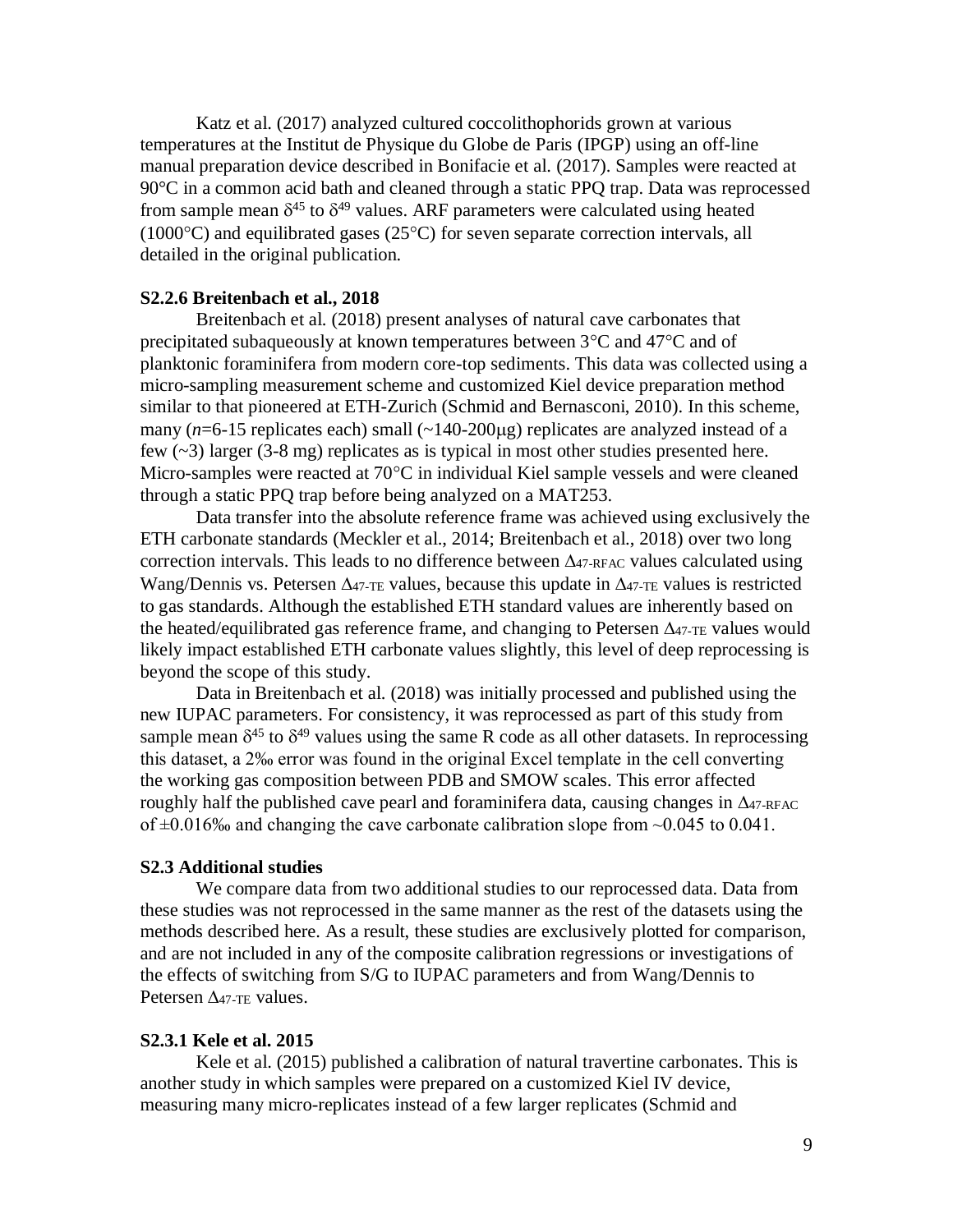Bernasconi, 2010). Samples were reacted at  $70^{\circ}$ C in individual Kiel-device sample vessels and were cleaned through a static PPQ trap, before being measured on a MAT253. Conversion to the absolute reference frame was achieved using exclusively carbonate standards, as in Breitenbach et al. (2018).

Data from Kele et al. (2015) was not provided in sufficiently raw format with enough supporting information (voltages/currents or sample mean  $\delta^{45}$  to  $\delta^{49}$  values with details of ARF window selection and filtering of outliers) to be reprocessed using the methods described here. However, this dataset was reprocessed using IUPAC parameters as part of another study (Bernasconi et al., 2018), and replicate-level  $\Delta_{47\text{-RFAC}}$  values can be found in the supplementary material for that paper. Additionally, this dataset, termed "Kele+" includes three newly added biogenic samples an ostrich egg, a bivalve and brachiopod (Bernasconi et al., 2018).

There may be small differences between their calculated  $\Delta_{47\text{-RFAC}}$  values and what would have been calculated using our methodology, such as those introduced by programming language used, rounding, method of calculating isotopic values, etc. that we cannot control for. Nevertheless, we can compare the final values with our reprocessed IUPAC calibration, while not including these points in our composite fit. We do not expect choice of  $\Delta_{47\text{-TE}}$  values to make a difference because the Kele dataset was converted into the absolute reference frame using ETH standards and another in-house carbonate, the  $\Delta_{47}$ -TE values of which would not change with recalculation of WD values. In order to achieve the best comparison, we update this published data to use the  $\Delta^*$ <sub>25-70</sub> value derived in this study.

#### **S2.3.2 Bonifacie et al., 2017**

The synthetic dolomite data from Bonifacie et al. (2017) was collected partially at Caltech and partially at IPGP, using similar techniques and measurement intervals to the biogenic coccolith study described above (Katz et al., 2017). The raw data from this study was not available to reprocess, and the portion of data measured at Caltech was collected prior to the establishment of the absolute reference frame and therefore also does not meet our data selection criteria. However, based on the fact that other data measured at IPGP (Katz et al., 2017) seems to show very little change as a result of updating to the IUPAC parameters, we can reasonably compare the published dolomite data of Bonifacie et al. (2017) to our updated data compilation, while not including it in the compilation itself. In order to achieve the best comparison, we add our updated value of  $\Delta^*$ <sub>25-90</sub> to published CDES90 values (i.e. +0.088‰).

## **Text S3.** Recalculating "true"  $\Delta$ 47-TE values used to calculate the empirical transfer **function**

One integral part of transferring data into the absolute reference frame is calculating the empirical transfer function (ETF), which requires knowledge (or assignment) of the "true value" of  $\Delta_{47}$  at a given temperature, defined as the theoretical equilibrium value or  $\Delta_{47\text{-TE}}$ . In the original paper defining the procedure for calculating the ETF (Dennis et al., 2011), this was done using equation A2 (below), which is a  $4<sup>th</sup>$ order polynomial fit through data from Wang et al. (2004), where  $T_K$  is the temperature in Kelvin.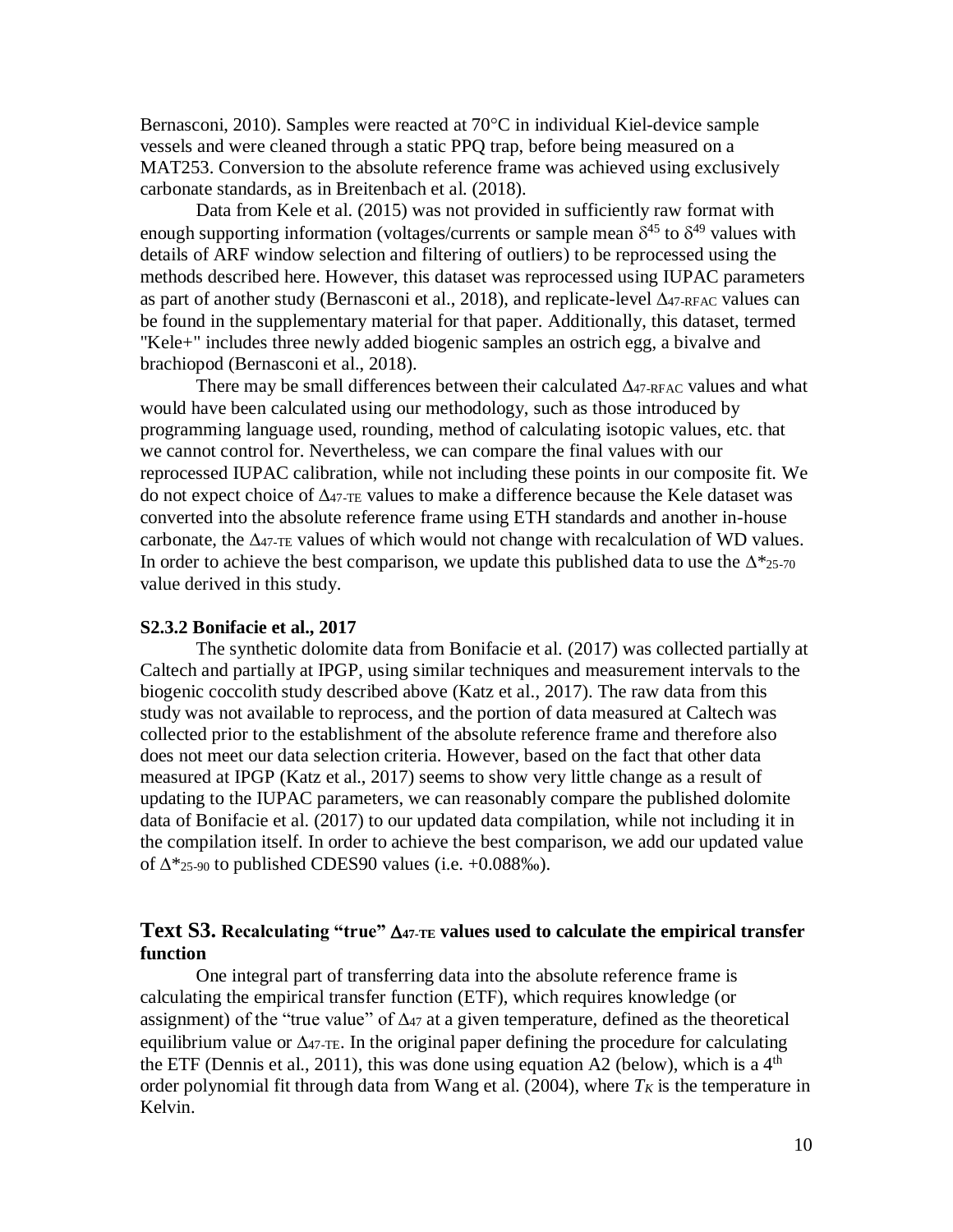$$
\Delta_{47-RF} = 0.003 \left(\frac{1000}{T_K}\right)^4 - 0.0438 \left(\frac{1000}{T_K}\right)^3 + 0.02553 \left(\frac{1000}{T_K}\right)^2 - 0.2195 \left(\frac{1000}{T_K}\right)^4 + 0.0616
$$

Equation A2 from Dennis et al., 2011

The  $\Delta_{47\text{-TE}}$  values calculated by Wang et al. (2004) represent the expected abundances of isotopologues in thermodynamic equilibrium at a given temperature for a gas with an  $R^{13}$  value equivalent to the VPDB standard and  $R^{17}$  and  $R^{18}$  values equivalent to VSMOW. At the time that Wang and coauthors made these calculations, these R values were defined by the Santrock/Gonfiantini parameters (Huntington et al., 2009). As part of this study to update published calibrations to use the new and improved IUPAC parameters (Brand et al., 2010), we went back to recalculate the thermodynamic equilibrium predictions using the new parameters.

#### **S3.1 Original Wang et al. 2004/Dennis et al. 2011 calculation of**  $\Delta$ **47-TE values**

When attempting to reconstruct the published values given in the appendix of Dennis et al. (2011) using the equations defined by Wang et al. (2004), it was not possible to exactly match the published values. This may be due to limitations to the input data we have access to. For example, we are using zero point energies and normal mode wave numbers from Table 3 of Wang et al. (2004), which are rounded to the third decimal place, but Wang et al. may have been working from longer decimals originally. Additionally, we don't know the exact values used by Wang et al. (2004) for the universal constants that are required by the calculation (Planck's constant, speed of light, Boltzmann's constant). We achieved the closest match to their published values when using values for the universal constants that were rounded to two significant digits listed below.

| $h = 6.63 \times 10^{-34}$ | Planck's constant                                                                                                                            |
|----------------------------|----------------------------------------------------------------------------------------------------------------------------------------------|
| $c = 3 \times 10^8$        | Speed of light                                                                                                                               |
| $b = 1.38 \times 10^{-23}$ | Boltzmann's constant, listed as b instead of<br><i>traditional k to avoid confusion with other</i><br>equilibrium constants $K_{eq}$ in code |
|                            |                                                                                                                                              |

It was also discovered that Wang/Dennis used a conversion from Celsius to Kelvin that involved adding 273 instead of 273.15 degrees, which also causes a small difference. This rounding in conversion between temperatures also causes problems for users of equation A2. If a user attempts to calculate a  $\Delta_{47\text{-TE}}$  value for a given temperature in Celsius using equation A2 and uses the correct conversion +273.15, they will end up with a value that is both incorrect, and slightly different from published in Table 1 by Dennis et al. (2011). For example, for an equilibrium temperature of  $25^{\circ}$ C, Dennis et al. (2011) report a  $\Delta_{47\text{-TE}}$  value of 0.9252‰ in their Table 1, which is what you calculate if you plug in 25+273=298 into their equation A2. If you plug in 25+273.15=298.15, you instead get 0.9244‰. The difference caused by the extra 0.15 degrees is zero at  $1000^{\circ}$ C to the 4th decimal place, with both methods of calculation giving 0.0266‰, and is greatest at  $0^{\circ}$ C, where the difference is 0.0009‰.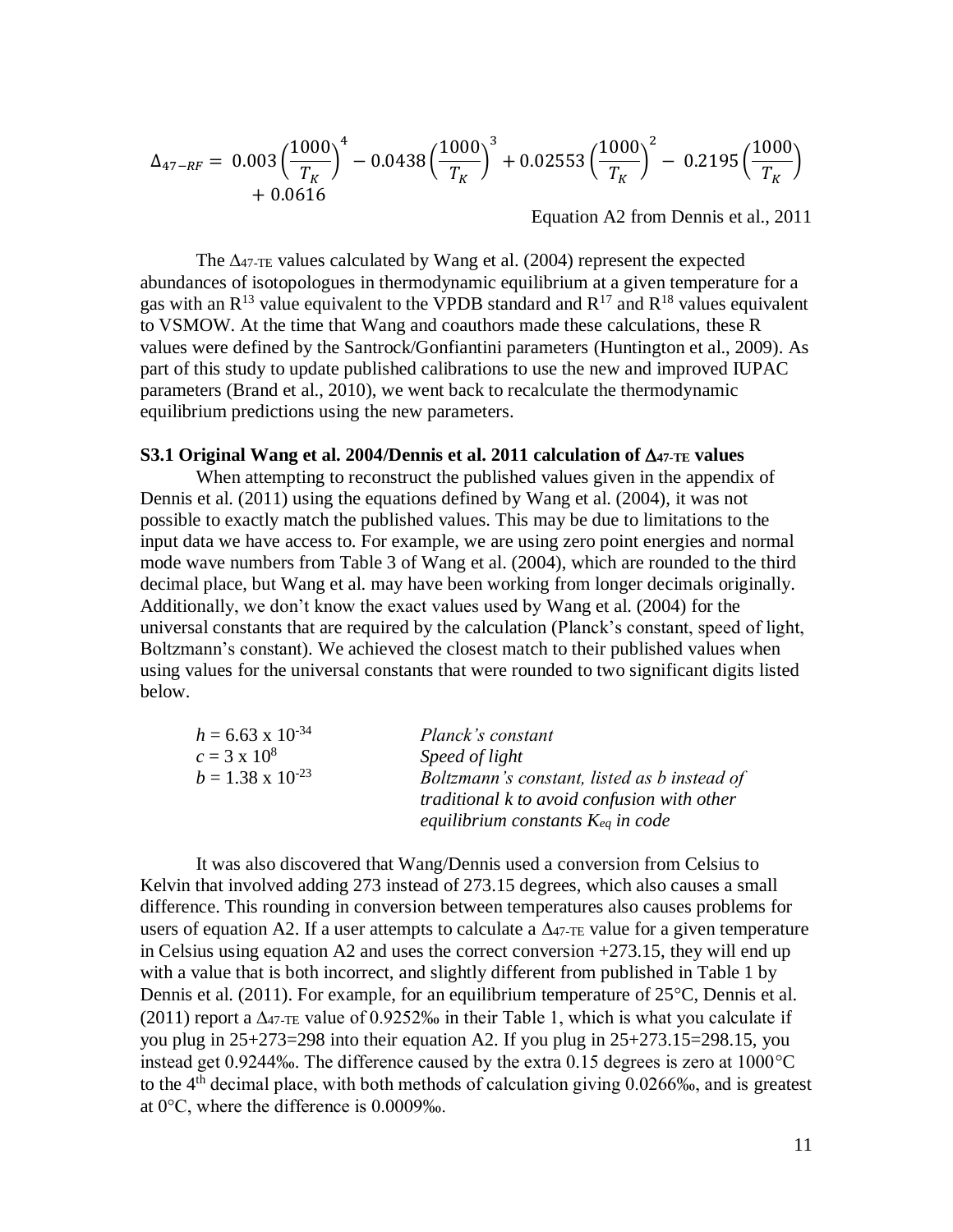Wang et al. (2004) describe how to calculate the abundances of all possible isotopologue at thermodynamic equilibrium. To calculate the  $\Delta_{47\text{-TE}}$  value as measurable, all three isotopologues of mass 47 ( ${}^{16}O^{13}C^{18}O$ ,  ${}^{17}O^{12}C^{18}O$ , and  ${}^{17}O^{13}C^{17}O$ ) must be combined. This is defined by Equation 28 in Wang et al. (2004), which relates the calculated abundance of three relevant isotopologues [X] to their stochastic abundances [X]*r*.

$$
\Delta_{47} = \left( \frac{\left[ \frac{1^6 0^{13} \mathcal{C}^{18} O \right] + \left[ \frac{1^7 0^{12} \mathcal{C}^{18} O \right] + \left[ \frac{1^7 0^{13} \mathcal{C}^{17} O \right]}{\left[ \frac{1^6 0^{13} \mathcal{C}^{18} O \right]_r + \left[ \frac{1^7 0^{12} \mathcal{C}^{16} O \right]_r + \left[ \frac{1^7 0^{13} \mathcal{C}^{17} O \right]_r}{\left[ \frac{1^6 0^{12} \mathcal{C}^{16} O \right]_r + \left[ \frac{1^7 0^{13} \mathcal{C}^{17} O \right]_r}{\left[ \frac{1^7 0^{12} \mathcal{C}^{16} O \right]_r}} - 1} \right) * 1000
$$
  
Equation 28 from Wang et al., 2004

However, at another point, Wang et al. (2004) state that  $\Delta_{47}$  is "equal to the weighted sum of  $\Delta$ 16O13C18O,  $\Delta$ 17O12C18O, and  $\Delta$ 17O13C17O...". Dennis et al. (2011) used the later definition, weighting the three isotopologues based on their natural abundances (46 ppm, 1.6 ppm, 1.6 ppb), as given by Table 1 of Eiler and Schauble (2004).

$$
\Delta_{47} = \frac{46 * (\Delta_{16013C180}) + 1.6 * (\Delta_{17012C180}) + 0.0016 * (\Delta_{17013C170})}{46 + 1.6 + 0.0016}
$$

Weighted Average equation used by Dennis et al., (2011) (personal communication)

The weighted average does not give the same value as Equation 28 of Wang et al. (2004), and differs by  $0.0002 - 0.0008\%$  in the range of  $0-1000\degree$ C. Dennis et al. (2011) may have used the weighted average method because they were only provided with the final abundances of the three isotopologues of mass 47 and not the corresponding stochastic distributions, so were unable to use Equation 28.

Another source of uncertainty is the 4<sup>th</sup> order polynomial fit to the Wang data carried out by Dennis et al. (2011). Comparing the raw  $\Delta_{47}$  data in the supplementary table (Wang et al. (2004)  $\Delta_{47\text{-TE}}$  value calculated as weighted average of three isotopologues of mass 47) to values calculated by the polynomial fit plugging in a given temperature to Equation A2, the calculated  $\Delta_{47}$  value can be off from the thermodynamic prediction by  $-0.0018\%$  to  $+0.0022\%$  in the range of 0-1000°C. A higher order polynomial fit, with coefficients carried out to more than 4 decimal places would allow a user to reliably calculate the thermodynamic equilibrium values to the  $4<sup>th</sup>$  decimal place without introducing additional error.

#### **S3.2 Recalculation of 47-TE values in this study**

Our new calculation of theoretical equilibrium  $\Delta_{47}$  values uses the correct conversion between Celcius and Kelvin (+273.15) and the following, long-form versions of universal constants:

| $h = 6.626070040 \times 10^{-34}$ | Planck's constant |
|-----------------------------------|-------------------|
| $c = 299792458$                   | Speed of light    |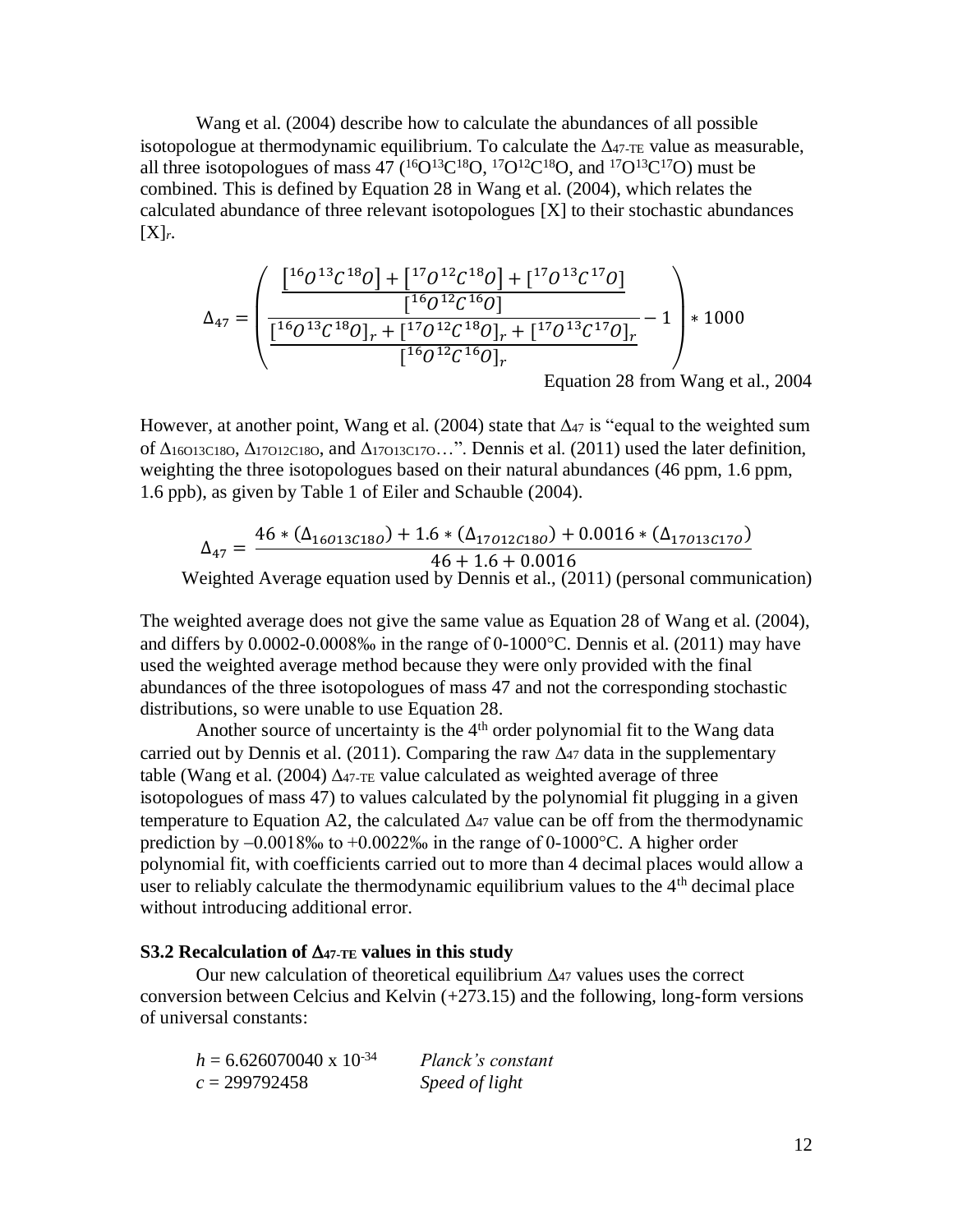$b = 1.38064852 \times 10^{-23}$  *Boltzmann's constant, listed as b instead of traditional k to avoid confusion with other equilibrium constants Keq in code*

These new values are taken from Fisher and Ullrich (2016), which are both the most up-to-date standard international unit values, and are presented to many additional decimal places compared to the values that appear to have been used in the original Wang/Dennis calculations, improving the overall accuracy of the calculations.

To calculate  $\Delta_{47\text{-TE}}$  values, we choose to use Equation 28 (Wang et al., 2004) because it is the explicit definition of  $\Delta_{47}$  and, since we are calculating isotopologue abundances from scratch, we can easily calculate the corresponding stochastic distribution at the same time. We calculate the  $\Delta_{47\text{-TE}}$  value using both methods and provide them in the supplementary table. We also calculate  $\Delta_{47\text{-TE}}$  values using both Santrock/Gonfiantini and IUPAC parameters.

Ideally, users would calculate the thermodynamic equilibrium value from scratch for the exact temperature of interest instead of using a polynomial fit. As this is not feasible, we present a read-off table (**Table S2**) of  $\Delta_{47\text{-TE}}$  values for many temperatures between -12 $\degree$ C and 1100 $\degree$ C (each degree between -12 $\degree$ C and 100 $\degree$ C, every 2 degrees between  $102^{\circ}$ C and  $350^{\circ}$ C, every 5 degrees between  $355^{\circ}$ C and  $1100^{\circ}$ C). We recommend that users employ the provided 4-digit  $\Delta_{47\text{-TE}}$  value that corresponds to their equilibrated gas equilibration temperature. The attached supplementary table also includes full long-form decimal values for  $\Delta_{16013C180}$ ,  $\Delta_{17012C180}$ , and  $\Delta_{17013C170}$ , and long-form versions of the  $\Delta_{47\text{-TE}}$  value calculated two ways (Eq. 28 and weighted average method) using both Santrock/Gonfiantini and IUPAC parameters.

In addition, we provide a  $7<sup>th</sup>$  order polynomial fit, with coefficients rounded to eight decimal places, where  $T_K$  is the temperature in Kelvin, calculated correctly as  $T_C$  + 273.15. This polynomial fit equation can be used to calculate the thermodynamic equilibrium values for any temperature between 0 and  $1000^{\circ}$ C with to within 0.0001‰. We recommend only using this polynomial fit if a  $\Delta$ 47-TE value is needed for a temperature that is not included in the read-off table (eg. a non-cardinal temperature such as 4.5°C). In this case, calculate  $\Delta_{47\text{-RF}}$  using all long-form coefficients and rounding the final value to 4 digits as the final step.

$$
\Delta_{47-RF} = 0.00050479 \left(\frac{1000}{T_K}\right)^7 - 0.00885734 \left(\frac{1000}{T_K}\right)^6 + 0.06385048 \left(\frac{1000}{T_K}\right)^5 \n- 0.23891768 \left(\frac{1000}{T_K}\right)^4 + 0.46854990 \left(\frac{1000}{T_K}\right)^3 - 0.34158204 \left(\frac{1000}{T_K}\right)^2 \n+ 0.12940422 \left(\frac{1000}{T_K}\right) - 0.01752753
$$

"True  $\Delta_{47}$ " calculated using Eq. 28 from Wang et al. (2004) and IUPAC parameters **\*\*\*Preferred equation to replace Dennis et al. (2011) Eq. A2\*\*\***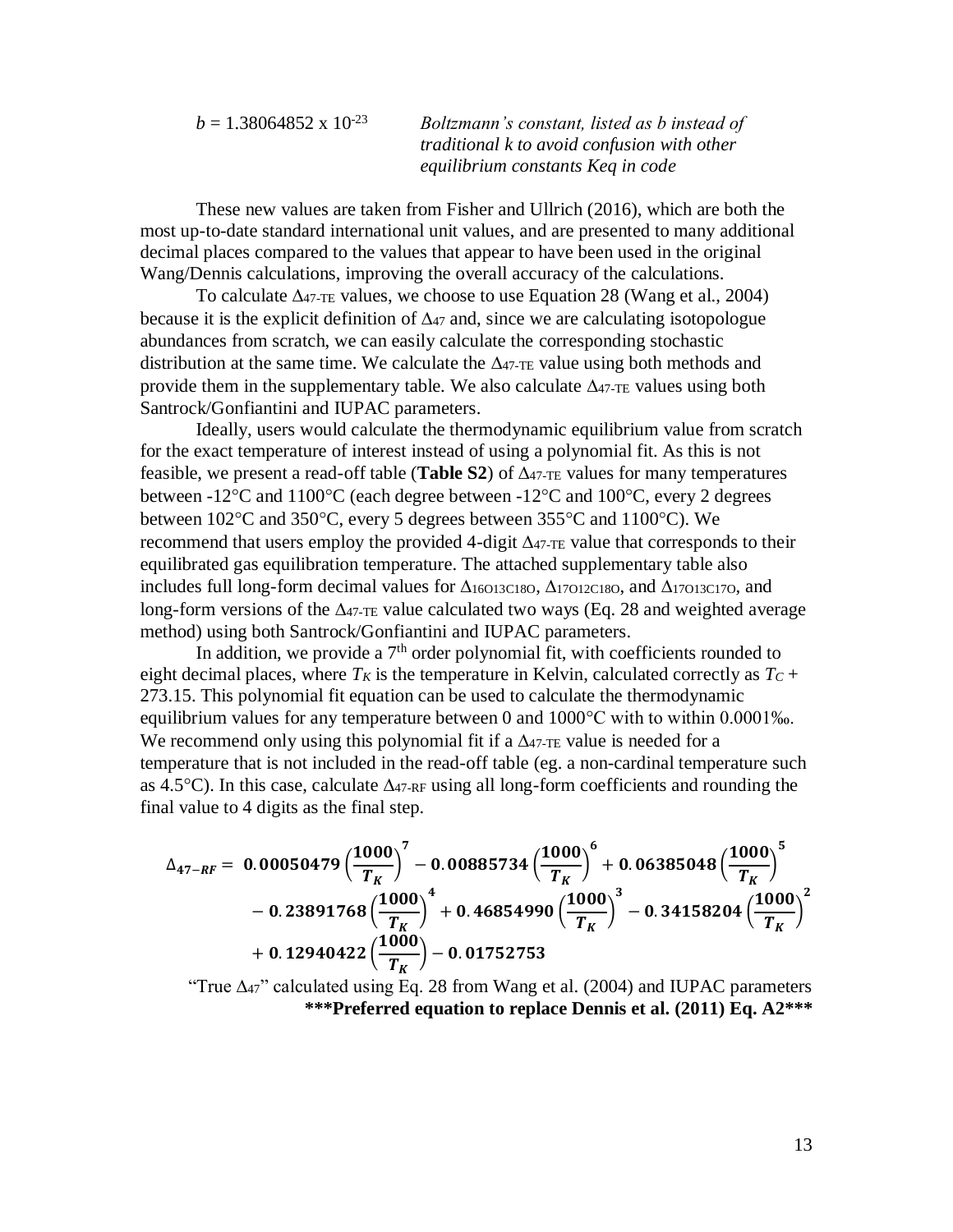$$
\Delta_{47-RF} = 0.00050456 \left(\frac{1000}{T_K}\right)^7 - 0.00885331 \left(\frac{1000}{T_K}\right)^6 + 0.06382147 \left(\frac{1000}{T_K}\right)^5 - 0.23881029 \left(\frac{1000}{T_K}\right)^4 + 0.46834474 \left(\frac{1000}{T_K}\right)^3 - 0.34142554 \left(\frac{1000}{T_K}\right)^2 + 0.12934099 \left(\frac{1000}{T_K}\right) - 0.01751806
$$

"True  $\Delta$ 47" calculated using weighted average method used by Dennis et al. (2011) and IUPAC parameters

#### **S3.3 Effects of Santrock vs. IUPAC parameters on 47-TE values**

The use of Santrock/Gonfiantini vs. IUPAC parameters has very minimal effect on the calculated  $\Delta_{47\text{-TE}}$  values, with differences of 0-0.0001‰ for the weighted average method and 0-0.0005‰ for the Equation 28 method of calculating  $\Delta_{47-TE}$  in the temperature range of  $0-1000^{\circ}$ C. These differences are smaller than changes due to using full, unrounded values of universal constants  $h$ ,  $c$ , and  $b$  and the  $+273.15$  Celsius-to-Kelvin conversion. Overall, the final new true  $\Delta_{47\text{-TE}}$  values this study differ from the Wang/Dennis values by  $0.0006 - 0.0037\%$  over the temperature range  $0-1000\degree C$ , with the largest discrepancies occurring at the coldest temperatures. The final preferred  $\Delta_{47\text{-TE}}$ differ from values calculated using the Dennis et al. (2011) polynomial fit equation A2 by even more  $(0-0.0056\%)$ . In fact, the largest discrepancies occur in the  $0-50\degree$ C range, with the largest discrepancy (0.0056‰) occurring at  $25^{\circ}$ C, a near-room-temperature value at which many labs produce equilibrated gases (**Figure S1**).

### **Text S4. R-code of main functions used in reprocessing.**

*\*\* Found in a separate R file named "SupplementaryTextS4\_Rcode\_FUNCTIONS.R" \*\**



**Figure S1.** Differences between  $\Delta$ 47-TE values calculated with various methods, plotted vs. equilibration temperature. "Br-weighted" and "Br-Eq28" are newly calculated  $\Delta_{47\text{-TE}}$ values from this study using either the weighted average approach or Equation 28 of Wang et al. (2004). "W/D table" and "Dennis EqA2" are values from Dennis et al. (2011), taken from either their Table S1 or calculated using their polynomial fit through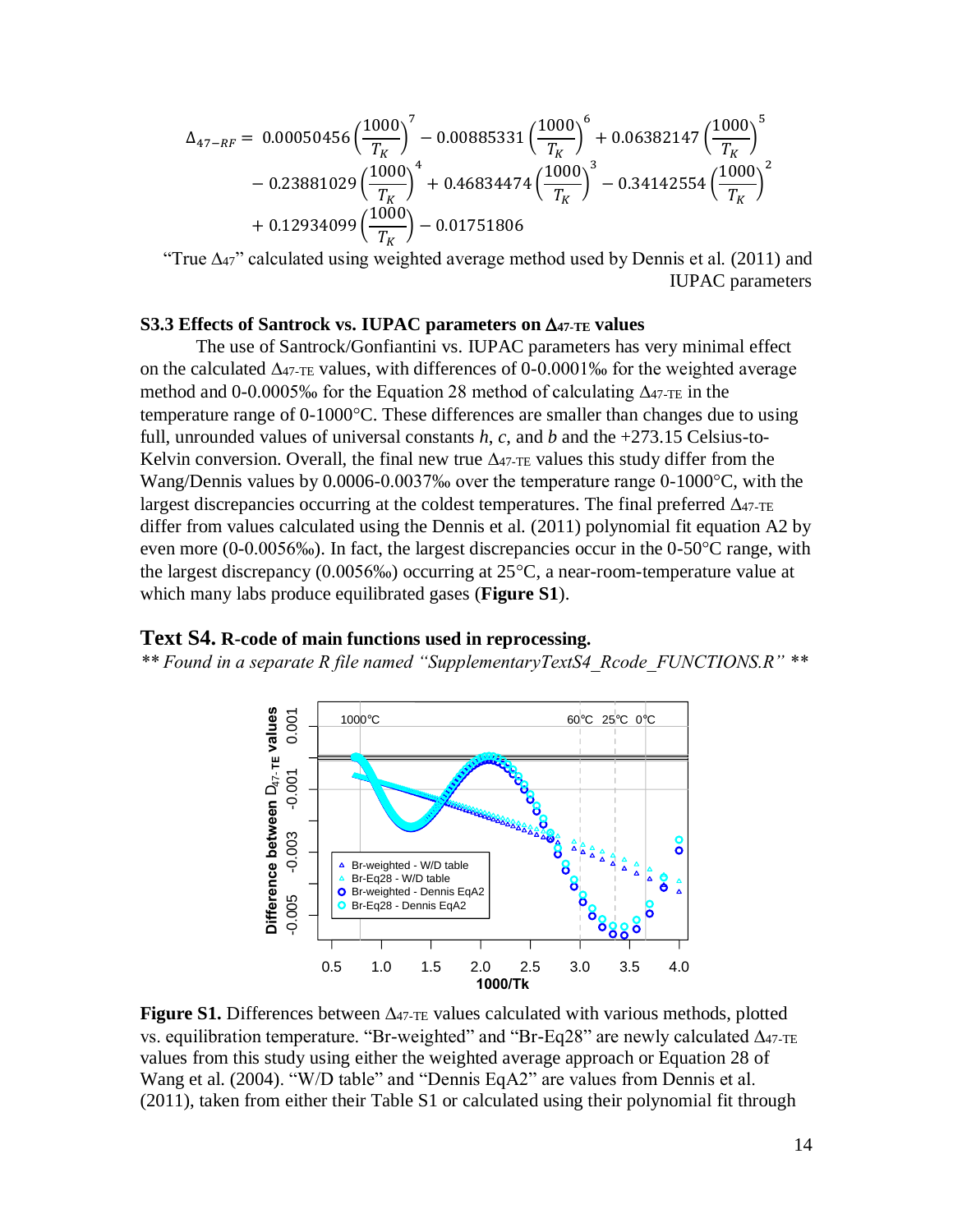said data given by their equation A2. The largest differences from our preferred recalculated  $\Delta_{47\text{-TE}}$  values (Br-Eq28) occurs with the polynomial fit of Dennis et al.  $(2011)$  around  $25^{\circ}$ C.



**Figure S2.** The offset between  $\Delta 47$ -RFAC values calculated using SG vs. IUPAC parameters ( $\Delta\Delta$ 47-RFAC SG-Br, P) vs. IUPAC  $\delta^{13}$ C for each study individually showing the correlation strength *p*-value and  $r^2$  value. If the study name is preceded by an asterix  $*$ , this means that study has a strong correlation as defined by an  $r^2 > 0.75$ , and a *p*-value < 0.05. 7 out of 14 studies show a strong correlation between  $\Delta\Delta_{47\text{-RFAC}}$  values (SG-Br, P) and  $\delta^{13}$ C. In 6 of 8 of these, the correlation is positive, excluding Fernandez.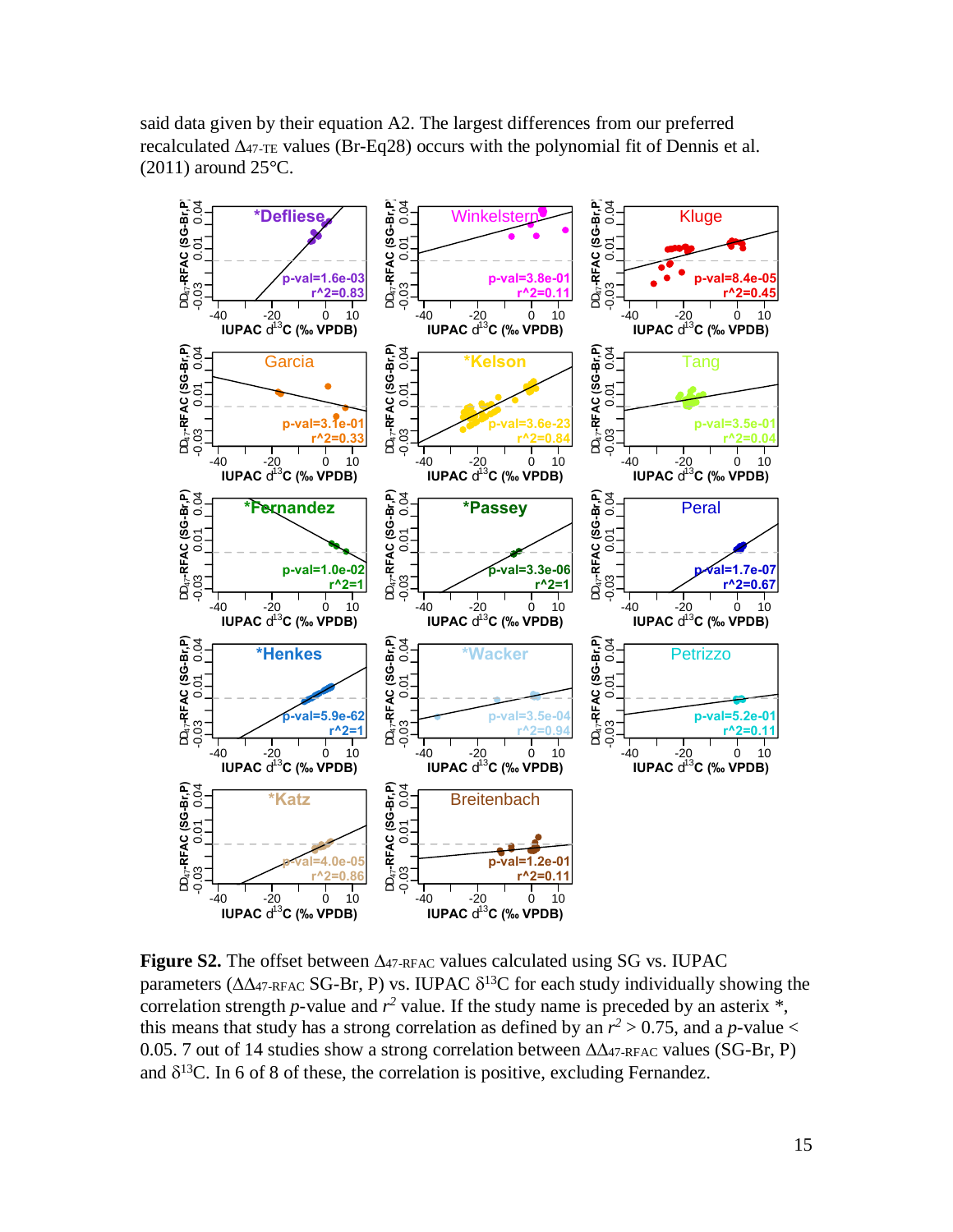

**Figure S3.** The offset between  $\Delta_{47\text{-RFAC}}$  values calculated using SG vs. IUPAC parameters ( $\Delta\Delta_{47\text{-RFAC}}$  SG-Br, P) vs. IUPAC  $\delta^{18}$ O for each study individually showing the correlation strength *p*-value and  $r^2$ . If the study name is preceded by an asterix\*, this means that study has a strong correlation, as defined by an  $r^2 > 0.8$  and a p-value < 0.05. 6 out of 14 studies show a strong correlation between  $\Delta\Delta_{47\text{-RFAC}}$  values SG-Br, P and  $\delta^{18}O$ , 5 of which are negative (excluding Passey).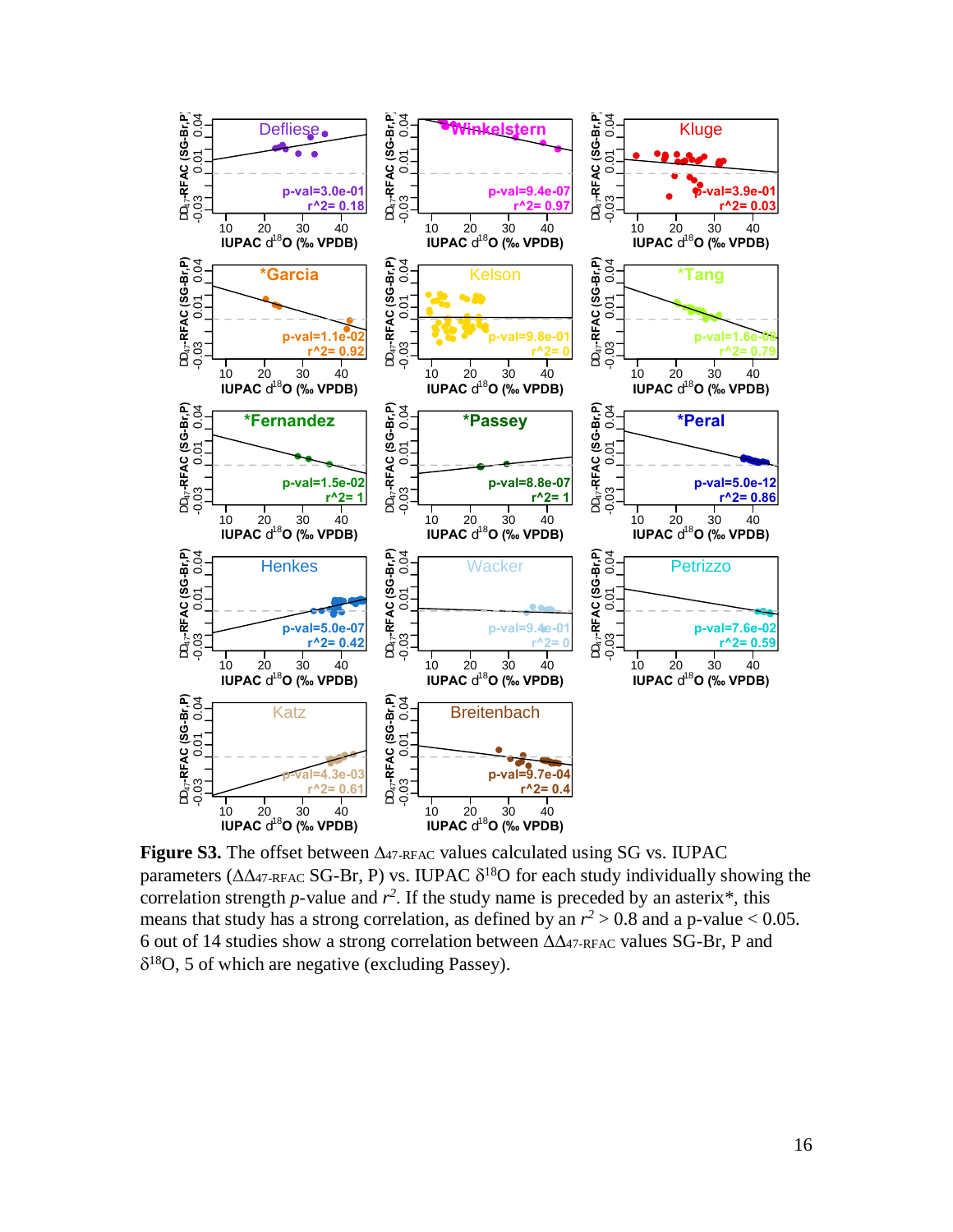

**Figure S4.**  $\delta^{13}C$  (left) and  $\delta^{18}O$  (right) values of gas and carbonate standards used to convert calibration samples to the absolute reference frame. Horizontal lines show full range of compositions and individual standard measurements (tick marks) compared to samples compositions (symbols). Black \* denotes mean working gas composition for each study. Coincidentally, biogenic/natural inorganic studies (top 6, Peral to Breitenbach) tend to have smaller ranges in standard compositions than the synthetic studies (bottom 8, Defliese to Passey), resulting in a smaller effect when updating from SG to IUPAC parameters.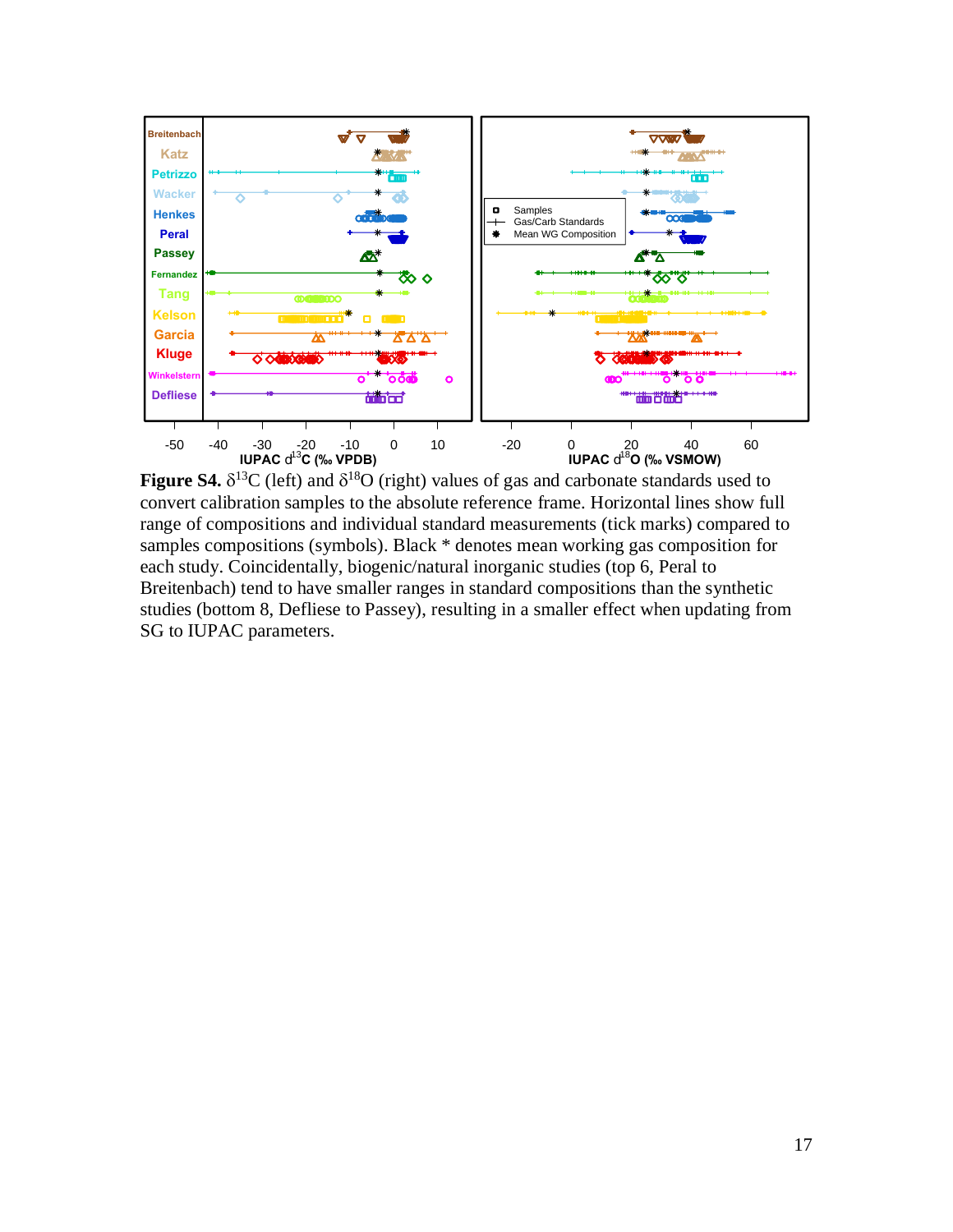

**Figure S5.** Offset between biogenic and natural inorganic sample mean  $\Delta_{47\text{-RFAC}}$  values and the synthetic composite calibrations shown in **Figure 4** and defined in **Equation 1**, processed using either Santrock/Gonfiantini (A) or IUPAC (B) parameters and new  $\Delta_{47\text{-TE}}$ values (Petersen) and  $\Delta^*$ <sub>25-X</sub> values (this study). Error bars represent 1SE external error on sample mean  $\Delta_{47\text{-RFAC}}$  (vertical) or reported uncertainty in formation temperature (horizontal). Colors correspond to study, with first author name listed in corresponding color more details given in **Table 1**. Total residuals are calculated as the sum of the square of the absolute value of the offset between observed and predicted from the synthetic composite calibration.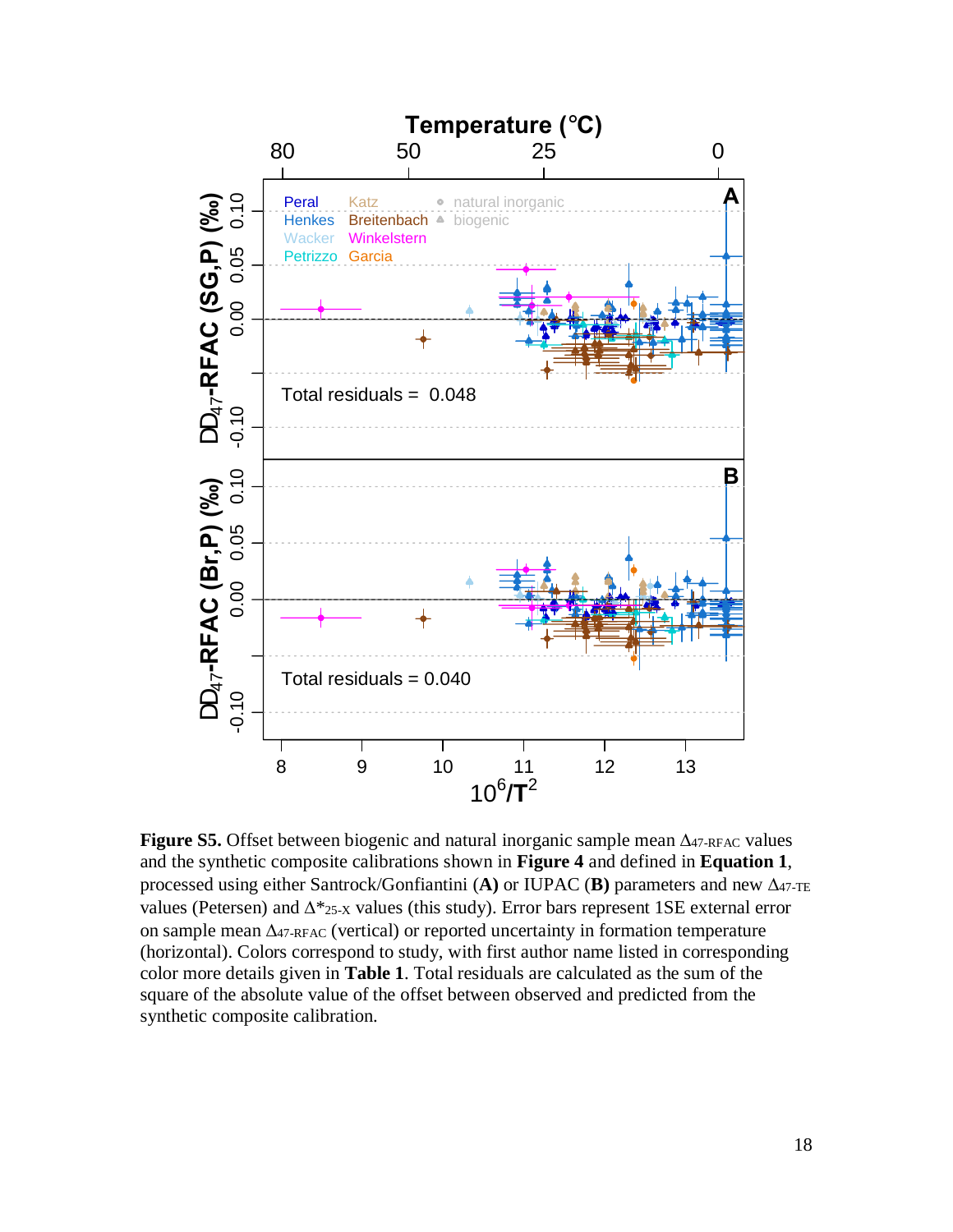

**Figure S6.** Same as **Figure 4cd**, but including data from Bonifacie et al. (2017) and Kele et al. (2015) for comparison. Data from Kele et al. (2015) was updated using IUPAC parameters by Bernasconi et al. (2018) and three additional samples were included ("Kele+"). Bonifacie et al. (2017) data uses older SG parameters, but is not expected to change much based on the limited change in data from Katz et al. (2017) and the composition of standards used at IPGP. Both Kele+ and Bonifacie data have been updated to use new  $\Delta^*$ <sub>25-X</sub> values.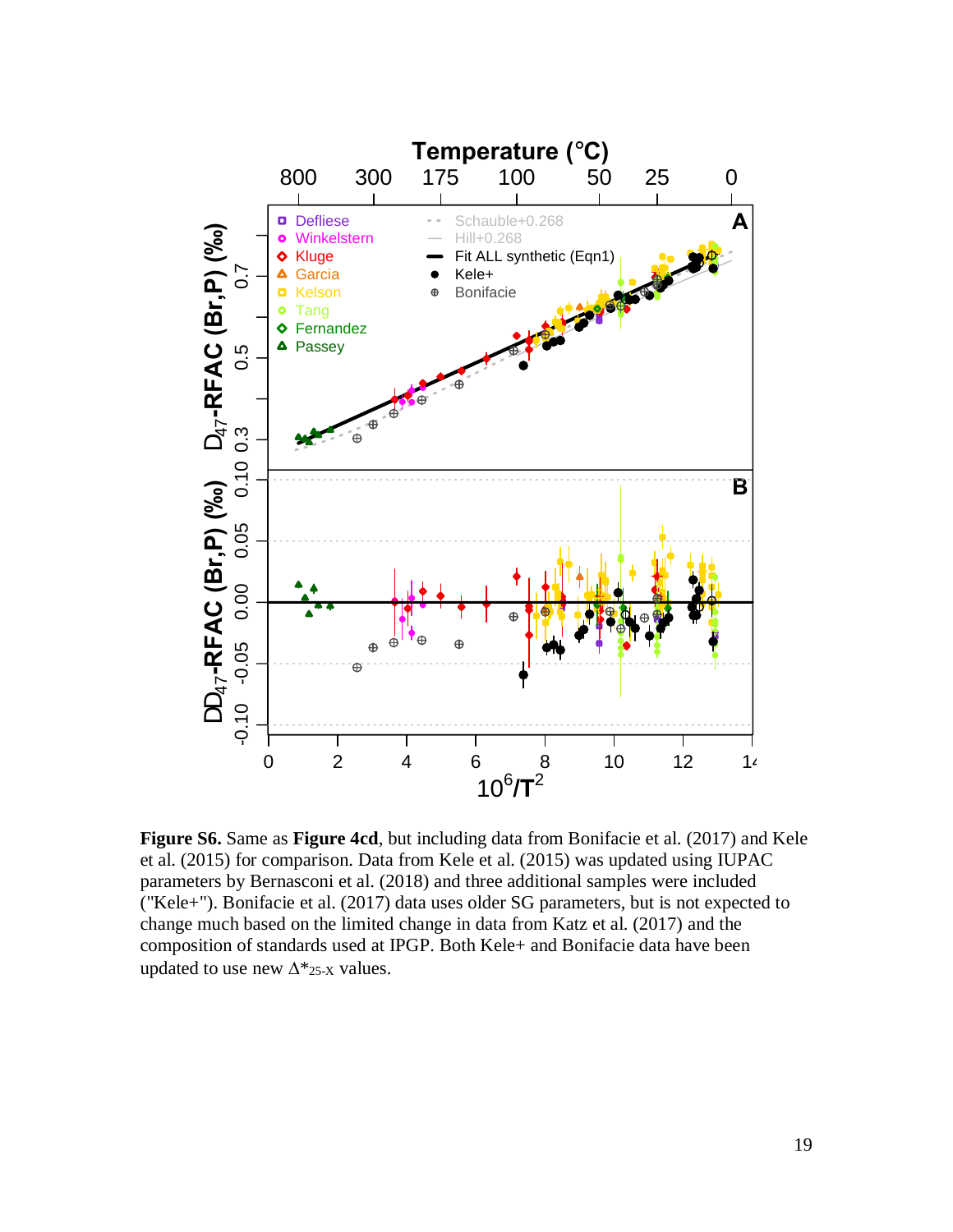

**Figure S7.** Comparison of  $\Delta_{47\text{-RFAC}}$  values calculated two ways ( $\Delta_{47\text{-RFAC}}(S/G,WD,newAFF)$  and  $\Delta$ 47-RFAC(Br,P,newAFF)) vs. formation temperature for each study taken individually.  $r^2$  values for the Deming regressions take into account error in x and y plotted through each dataset are shown in the bottom corner. In 11 out of 14 studies reprocessed here,  $r^2$  values improved or were unchanged (i.e. including Winkelstern and Fernandez) with the use of IUPAC parameters. Note that axes differ for each plot according to the range of data. Deming regression computed with the 'Deming' package in R.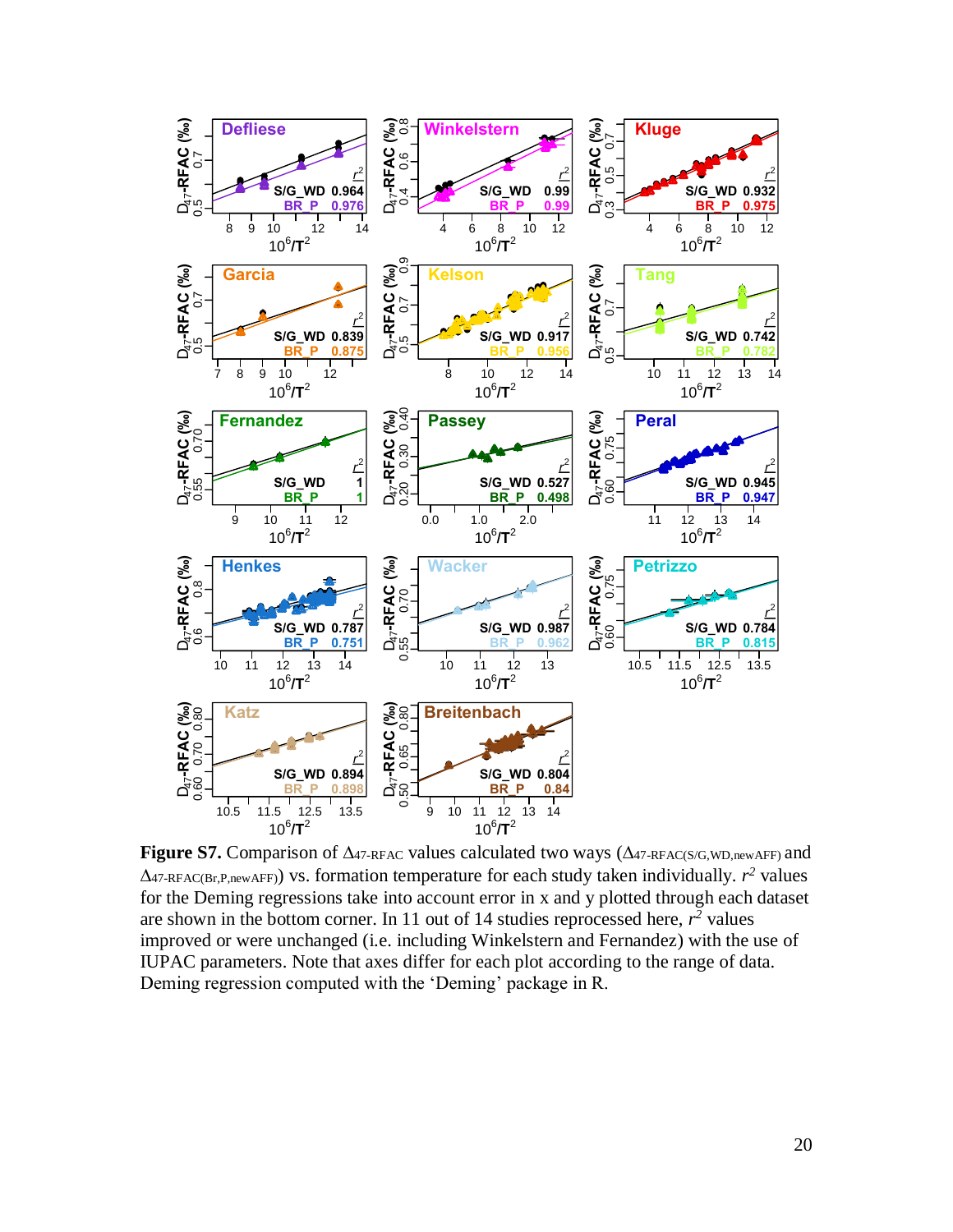

**Figure S8.** Comparison of individual laboratory fits (as listed in **Table S5**) around a formation temperature of 25°C showing improved agreement between calibrations with the use of IUPAC parameters. The range in  $\Delta_{47}$  values predicted for a temperature of 25C decreases from 0.060‰ to 0.037‰ (top left vs. top right) and the range in temperature predicted for a  $\Delta_{47}$  value of 0.700‰ decreases from 20°C to 12°C (bottom left vs. bottom right) with the adoption of IUPAC parameters. Colored lines correspond to study colors following **Table S5** and many other figures. **Equation 1** or **Equation 2** composite synthetic calibration shown in thick black dashed line for comparison.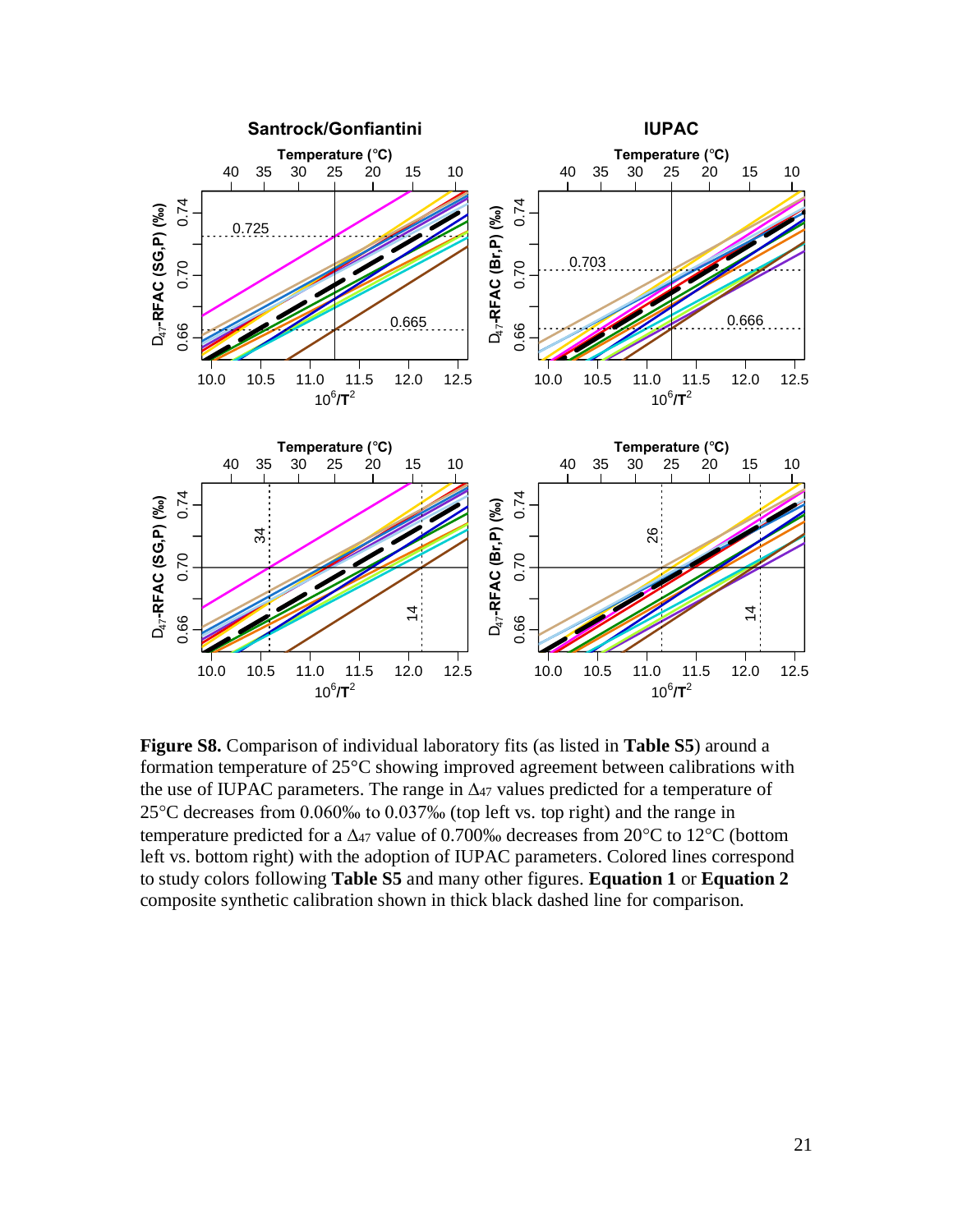

**Figure S9.** Formation temperature vs. error on reconstructed temperature (1SE) on a log scale showing the relative contributions of different sources of error to total uncertainty on a reconstructed clumped isotope temperature. Similar to **Figure 8**, but including all individual studies. Assuming a long-term reproducibility of  $0.020\%$  (1sd) on  $\Delta_{47}$  (which is achieved by most labs - see **Table 1**), grey dashed lines show the purely instrumental or analytical error (ignoring all calibration uncertainties)  $1SE$  error for N=1, 4, or 10 replicates at different formation temperatures. Colored lines show the error introduced by the calibration (from uncertainty in slope and intercept values, computed in the same way as in **Figure 6**) for each individual study calibrations spanning different temperature ranges and containing different numbers of replicate analyses (see legend). For wellconstrained calibrations (e.g. N>30 replicates), error from uncertainty in the slope and intercept of the calibration is much less than the analytical error, even with >10 replicates of the unknown.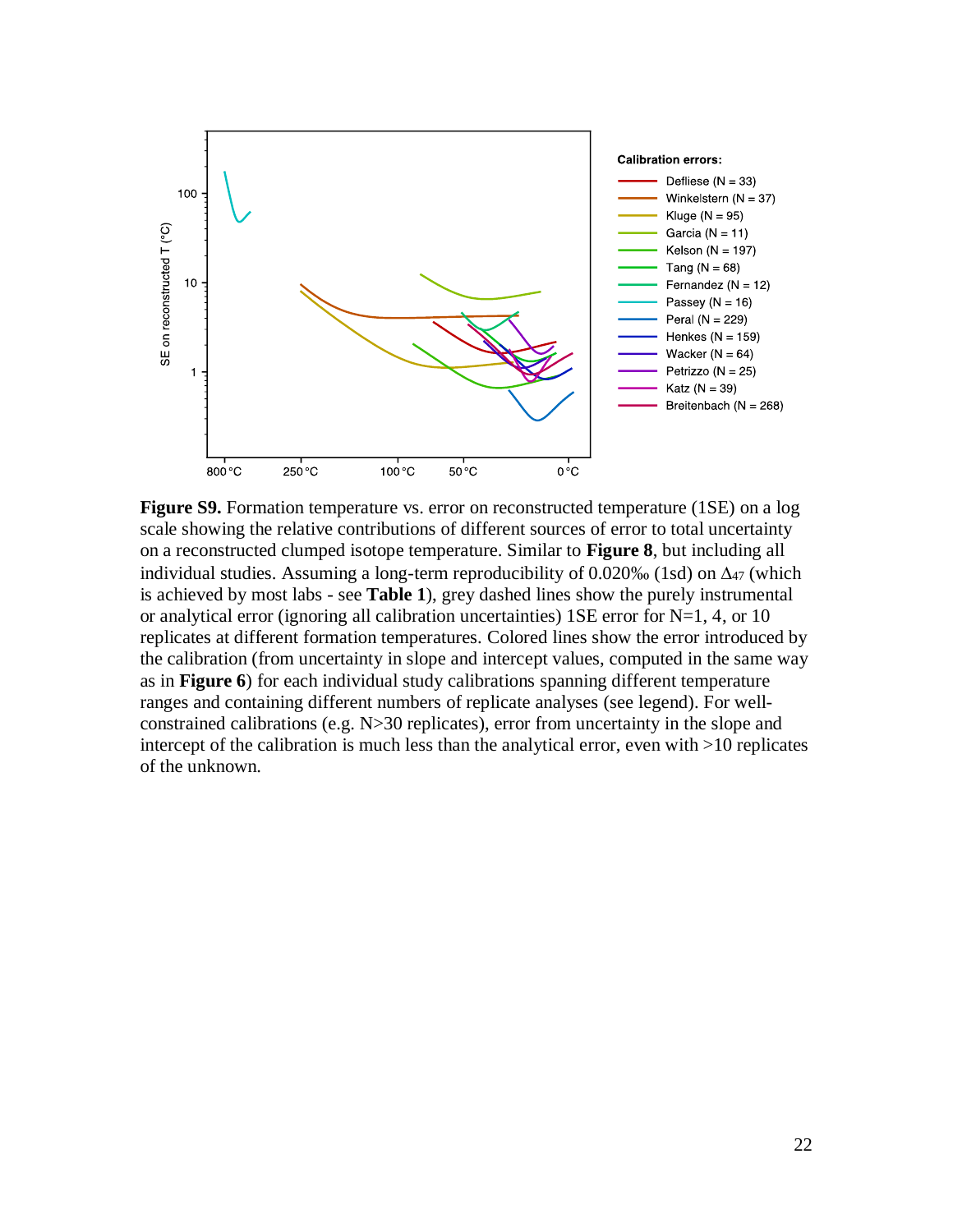|                          | $\delta^{45}$                                | $\delta^{46}$            | $\delta^{47}$            | $\delta^{48}$            | $\delta^{49}$              |  |
|--------------------------|----------------------------------------------|--------------------------|--------------------------|--------------------------|----------------------------|--|
| Equil. Gas #1            | $-0.164$                                     | $-2.580$                 | $-2.523$                 | 0.722                    | $-209.904$                 |  |
| Equil. Gas #2            | $-34.930$                                    | $-16.029$                | $-52.832$                | $-41.474$                | $-36.017$                  |  |
| <b>Heated Gas #1</b>     | $-6.810$                                     | $-9.233$                 | $-17.356$                | $-24.983$                | 1.673                      |  |
| <b>Heated Gas #2</b>     | $-0.323$                                     | $-6.409$                 | $-7.720$                 | $-16.421$                | $-6.500$                   |  |
|                          |                                              |                          |                          |                          |                            |  |
|                          | <b>IUPAC</b>                                 | <b>IUPAC</b>             | <b>IUPAC</b>             | <b>IUPAC</b>             | <b>IUPAC</b>               |  |
|                          | $\delta^{13}$ C VPDB<br>$\delta^{18}O$ VSMOW |                          | Raw $\Delta_{47}$        | Raw $\Delta_{48}$        | Raw $\Delta_{49}$          |  |
| Equil. Gas #1            | $-3.77$                                      | 32.31                    | 0.182                    | 5.095                    | $-205.745$                 |  |
| Equil. Gas #2            | $-40.35$                                     | 18.45                    | $-1.694$                 | $-9.991$                 | 33.549                     |  |
| <b>Heated Gas #1</b>     | $-10.61$                                     | 25.43                    | $-1.338$                 | $-6.726$                 |                            |  |
| Heated Gas #2            | $-3.80$                                      | 28.34                    | $-1.094$                 | $-3.691$                 | 6.480                      |  |
|                          |                                              |                          |                          |                          |                            |  |
| Santrock/<br>Gonfiantini |                                              | Santrock/<br>Gonfiantini | Santrock/<br>Gonfiantini | Santrock/<br>Gonfiantini | Santrock/<br>Gonfiantini   |  |
|                          | $\delta^{13}$ C VPDB                         | $\delta^{18}O$ VSMOW     | Raw $\Delta_{47}$        | Raw $\Delta_{48}$        | $\mathbf{Raw} \Delta_{49}$ |  |
| Equil. Gas #1            | $-3.77$                                      | 32.31                    | 0.184                    | 5.095                    | $-205.742$                 |  |
| Equil. Gas #2            | $-40.33$                                     | 18.45                    | $-1.703$                 | $-9.991$                 | 33.528                     |  |
| <b>Heated Gas #1</b>     | $-10.62$                                     | 25.43                    | $-1.335$                 | $-6.726$                 | 27.561                     |  |
| <b>Heated Gas #2</b>     | $-3.81$                                      | 28.34                    | $-1.089$                 | $-3.691$                 | 6.489                      |  |

**Table S1.** Isotopic composition of four example standard gases used to demonstrate calculability of  $\delta^{13}C$ ,  $\delta^{18}O$ , and  $\Delta_{47}$  to  $\Delta_{49}$  values from small delta values  $\delta^{45}$ - $\delta^{49}$  or raw voltages using different calculation programs and schemes. Data here calculated using R code from raw voltages our "best" method.

# Table S2. Read-off Table of new theoretical equilibrium  $\Delta$ 47-TE values

*\*\* Found in a separate Excel file named "SupplementaryTableS2\_D47TEvalues.xlsx" \*\** 

| <b>Rxn</b><br><b>Temp</b> | <b>Defliese</b><br>et al.,<br>2015 | <b>Reprocessed</b><br>data<br>$\Delta$ 47-RFAC SG, WD<br>$C/A/D$ n=151 | <b>Reprocessed</b><br>data<br>$\Delta$ 47-RFAC SG,P<br>C/A/D<br>$n = 151$ | <b>Reprocessed</b><br>data<br>$\Delta$ 47-RFAC Br,WD<br>calcite only<br>$n = 87$ | <b>Reprocessed</b><br>data<br>$\Delta$ 47-RFAC Br,P<br>C/A/D<br>$n=151**$ |
|---------------------------|------------------------------------|------------------------------------------------------------------------|---------------------------------------------------------------------------|----------------------------------------------------------------------------------|---------------------------------------------------------------------------|
|                           |                                    |                                                                        |                                                                           |                                                                                  |                                                                           |
| $100^{\circ}$ C           | 0.091%                             | $0.105 \pm 0.006\%$                                                    | $0.105 \pm 0.006\%$                                                       | $0.099 \pm 0.006\%$                                                              | $0.098 \pm 0.006\%$                                                       |
| $90^{\circ}$ C            | 0.082%                             | $0.095 \pm 0.006\%$                                                    | $0.094 \pm 0.006\%$                                                       | $0.089 \pm 0.006\%$                                                              | $0.088 \pm 0.006\%$                                                       |
| $75^{\circ}$ C            | 0.067%                             | $0.078 \pm 0.005\%$                                                    | $0.077 \pm 0.005\%$                                                       | $0.073 \pm 0.005\%$                                                              | $0.072 \pm 0.005\%$                                                       |
| $70^{\circ}$ C            | 0.062%                             | $0.071 \pm 0.004\%$                                                    | $0.071 \pm 0.004\%$                                                       | $0.067 \pm 0.004\%$                                                              | $0.066 \pm 0.004\%$                                                       |

**Table S3.** Summary of the temperature dependence on the acid digestion fractionation  $(\Delta^*$ 25-X) discussed in this study with 1SE errors, processed with different parameter sets. \*\* indicates recommended  $\Delta$ \*25-x to use with updated IUPAC parameters and Petersen  $\Delta$ 47-TE values. C/A/D = Calcite/Aragonite/Dolomite combined.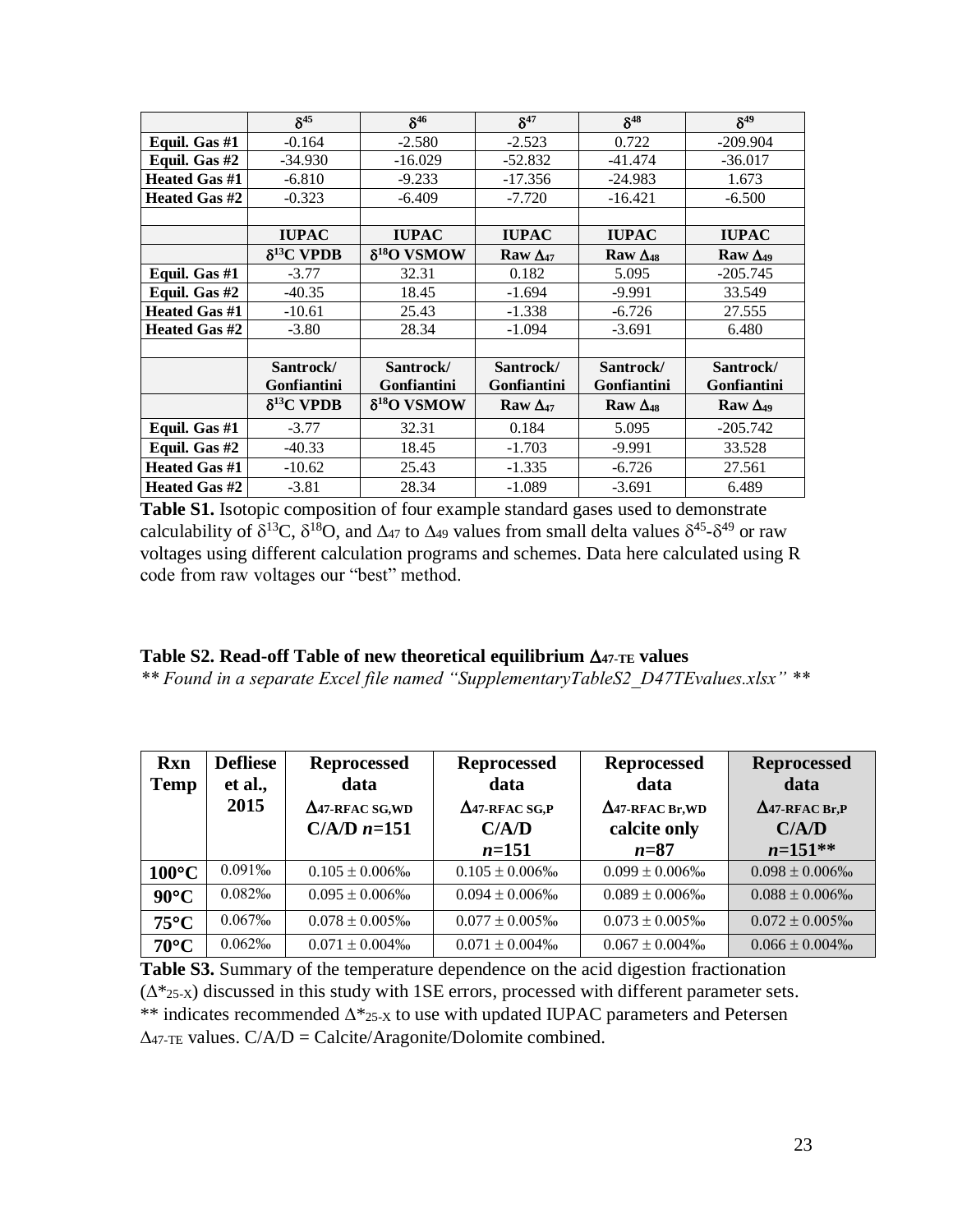| Data                                 | slope  | slope s.e.                                 | intercept | intercept s.e | $\overline{\mathbf{r}^2}$ |  |  |  |  |
|--------------------------------------|--------|--------------------------------------------|-----------|---------------|---------------------------|--|--|--|--|
| Only synthetic $n=451$               |        |                                            |           |               |                           |  |  |  |  |
| $\Delta$ 47-RFACSG, WD, Defliese AFF | 0.0370 | 1.7E-06                                    | 0.270     | 1.7E-05       | 0.92                      |  |  |  |  |
| $\Delta$ 47-RFACSG,P,DeflieseAFF     | 0.0368 | 1.7E-06                                    | 0.270     | 1.7E-05       | 0.92                      |  |  |  |  |
| $\Delta$ 47-RFACSG, WD, new AFF      | 0.0370 | 1.7E-06                                    | 0.281     | 1.7E-05       | 0.92                      |  |  |  |  |
| $\Delta$ 47-RFACSG, P, new AFF       | 0.0368 | 1.7E-06                                    | 0.280     | 1.7E-05       | 0.92                      |  |  |  |  |
| $\Delta$ 47-RFACBr, WD, Defliese AFF | 0.0384 | 1.7E-06                                    | 0.249     | 1.7E-05       | 0.93                      |  |  |  |  |
| $\Delta$ 47-RFACBr,P,DeflieseAFF     | 0.0382 | 1.7E-06                                    | 0.249     | 1.7E-05       | 0.93                      |  |  |  |  |
| $\Delta$ 47-RFACBr, WD, new AFF      | 0.0387 | 1.7E-06                                    | 0.257     | 1.7E-05       | 0.94                      |  |  |  |  |
| $\Delta$ 47-RFACBr, P, new AFF       | 0.0383 | 1.7E-06                                    | 0.258     | 1.7E-05       | 0.94                      |  |  |  |  |
|                                      |        | Only synthetic below $100^{\circ}$ C n=379 |           |               |                           |  |  |  |  |
| $\Delta$ 47-RFACSG, WD, Defliese AFF | 0.0371 | 3.3E-06                                    | 0.269     | 3.4E-05       | 0.79                      |  |  |  |  |
| $\Delta$ 47-RFACSG,P,DeflieseAFF     | 0.0367 | 3.3E-06                                    | 0.269     | 3.4E-05       | 0.79                      |  |  |  |  |
| $\Delta$ 47-RFACSG, WD, new AFF      | 0.0373 | 3.2E-06                                    | 0.277     | 3.4E-05       | 0.80                      |  |  |  |  |
| $\Delta$ 47-RFACSG, P, new AFF       | 0.0370 | 3.2E-06                                    | 0.277     | 3.4E-05       | 0.80                      |  |  |  |  |
| $\Delta$ 47-RFACBr, WD, Defliese AFF | 0.0376 | 3.2E-06                                    | 0.258     | 3.4E-05       | 0.82                      |  |  |  |  |
| $\Delta$ 47-RFACBr,P,DeflieseAFF     | 0.0372 | 3.3E-06                                    | 0.259     | 3.4E-05       | 0.82                      |  |  |  |  |
| $\Delta$ 47-RFACBr, WD, new AFF      | 0.0380 | 3.3E-06                                    | 0.265     | 3.4E-05       | 0.82                      |  |  |  |  |
| $\Delta$ 47-RFACBr,P,newAFF          | 0.0376 | 3.2E-06                                    | 0.265     | 3.4E-05       | 0.82                      |  |  |  |  |
|                                      |        | All data $n=1253$                          |           |               |                           |  |  |  |  |
| $\Delta$ 47-RFACSG, WD, Defliese AFF | 0.0352 | 1.4E-06                                    | 0.281     | 1.6E-05       | 0.86                      |  |  |  |  |
| $\Delta$ 47-RFACSG,P,DeflieseAFF     | 0.0352 | 1.5E-06                                    | 0.280     | 1.6E-05       | 0.86                      |  |  |  |  |
| $\Delta$ 47-RFACSG, WD, new AFF      | 0.0353 | 1.5E-06                                    | 0.293     | 1.6E-05       | 0.86                      |  |  |  |  |
| $\Delta$ 47-RFACSG, P, new AFF       | 0.0353 | 1.4E-06                                    | 0.290     | 1.6E-05       | 0.87                      |  |  |  |  |
| $\Delta$ 47-RFACBr, WD, Defliese AFF | 0.0368 | 1.5E-06                                    | 0.260     | 1.6E-05       | 0.88                      |  |  |  |  |
| $\Delta$ 47-RFACBr,P,DeflieseAFF     | 0.0367 | 1.5E-06                                    | 0.259     | 1.6E-05       | 0.89                      |  |  |  |  |
| $\Delta$ 47-RFACBr, WD, new AFF      | 0.0372 | 1.5E-06                                    | 0.268     | 1.6E-05       | 0.89                      |  |  |  |  |
| $\Delta$ 47-RFACBr, P, new AFF       | 0.0370 | 1.4E-06                                    | 0.267     | 1.6E-05       | 0.89                      |  |  |  |  |
|                                      |        | All data below 100°C n=1181                |           |               |                           |  |  |  |  |
| $\Delta$ 47-RFACSG, WD, Defliese AFF | 0.0341 | 2.6E-06                                    | 0.294     | 3.0E-05       | 0.70                      |  |  |  |  |
| $\Delta$ 47-RFACSG,P,DeflieseAFF     | 0.0342 | 2.6E-06                                    | 0.291     | 3.0E-05       | 0.71                      |  |  |  |  |
| $\Delta$ 47-RFACSG, WD, new AFF      | 0.0344 | 2.6E-06                                    | 0.303     | 3.0E-05       | 0.71                      |  |  |  |  |
| $\Delta$ 47-RFACSG, P, new AFF       | 0.0345 | 2.6E-06                                    | 0.300     | 3.0E-05       | 0.72                      |  |  |  |  |
| $\Delta$ 47-RFACBr, WD, Defliese AFF | 0.0352 | 2.6E-06                                    | 0.280     | 2.9E-05       | 0.74                      |  |  |  |  |
| $\Delta$ 47-RFACBr,P,DeflieseAFF     | 0.0352 | 2.6E-06                                    | 0.277     | 3.0E-05       | 0.74                      |  |  |  |  |
| $\Delta$ 47-RFACBr, WD, new AFF      | 0.0357 | 2.6E-06                                    | 0.285     | 2.9E-05       | 0.74                      |  |  |  |  |
| $\Delta$ 47-RFACBr,P,newAFF          | 0.0357 | 2.6E-06                                    | 0.283     | 3.0E-05       | 0.75                      |  |  |  |  |

**Table S4.** Summary of Monto Carlo regression parameters mean values and standard errors for fits through different subsets of synthetic, biogenic, and natural inorganic data, corrected using Santrock/Gonfiantini (SG) or IUPAC (Br) parameters, Wang/Dennis (WD) or Petersen (P)  $\Delta_{47\text{-TE}}$  values, and Defliese et al. (2015) (DeflieseAFF) or updated  $\Delta^*$ 25-90 values from this study (newAFF) calculated with corresponding parameters and 47-TE values. See **Figure 1** for a summary of abbreviations. Errors on slopes and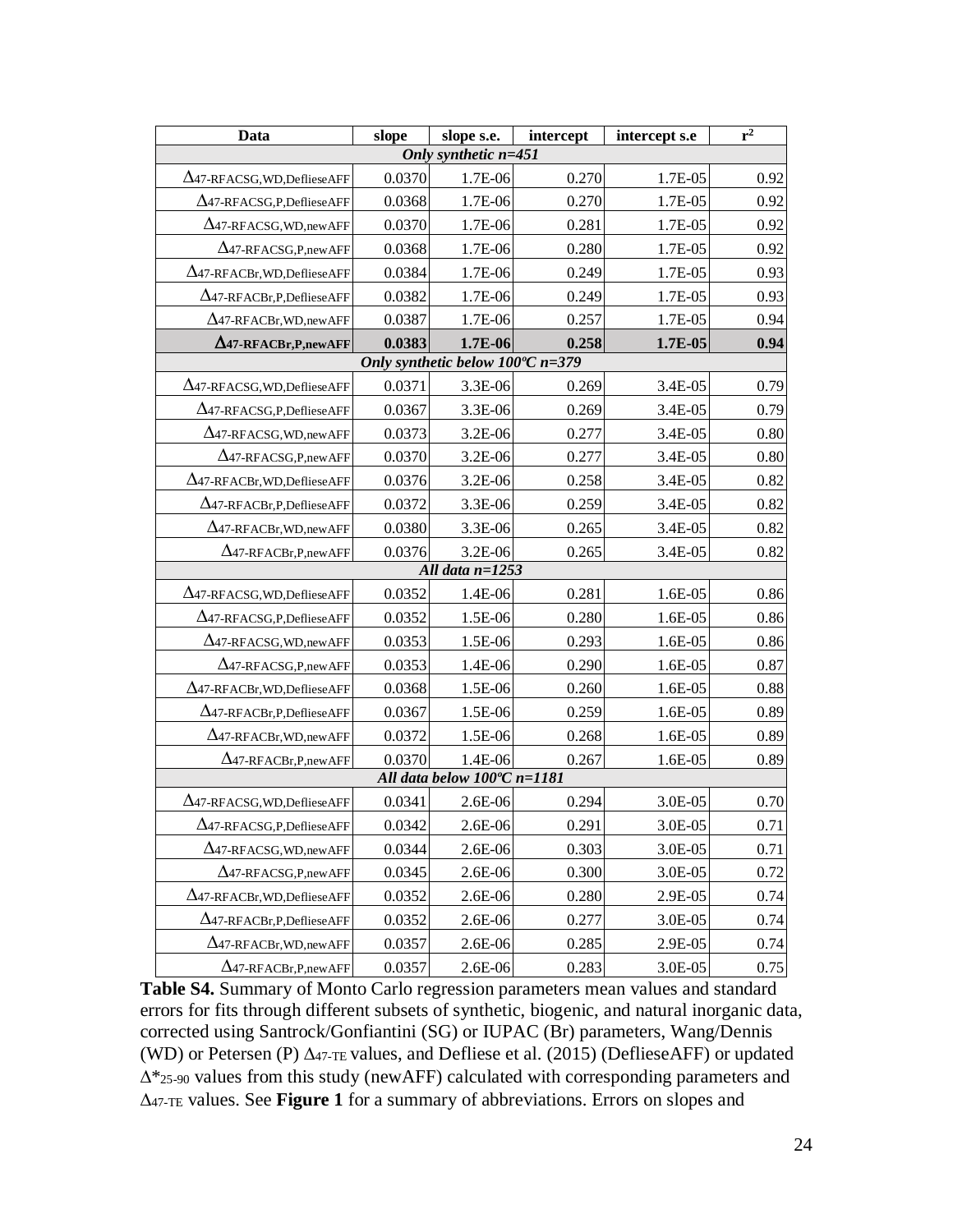intercepts are taken from Monto Carlo sampling, as described in Section 2.4. The suggested calibration equation through all synthetic data,  $\Delta_{47\text{-RFACBr},P,newAFF}$  is highlighted in grey. Note: When choosing which calibration equation to use, unknown data must be processed with the same parameters as selected calibration choice of SG vs. Br, WD vs. P, new vs. Defliese  $\Delta^*$ <sub>25-90</sub>. *p*-values not shown, but all are <<<0.0001.

| <b>Study</b>          | <b>Parameter</b>   | (n)         |              | <b>Slope</b> |           | Intercept | $\overline{R^2}$ |
|-----------------------|--------------------|-------------|--------------|--------------|-----------|-----------|------------------|
|                       | <b>Set</b>         | $\mathbf N$ | <b>Slope</b> | <b>SE</b>    | Intercept | SE        |                  |
|                       | SG, WD, new AFF    | (33)        | 0.0354       | 0.0032       | 0.303     | 0.035     | 0.96             |
| <b>Defliese</b>       | <b>Br,P,newAFF</b> | 8           | 0.0345       | 0.0020       | 0.280     | 0.024     | 0.98             |
|                       | SG, WD, new AFF    | (37)        | 0.0378       | 0.0025       | 0.300     | 0.014     | 0.99             |
| Winkelstern           | <b>Br,P,newAFF</b> | 9           | 0.0404       | 0.0027       | 0.240     | 0.015     | 0.99             |
|                       | SG, WD, new AFF    | (95)        | 0.0383       | 0.0010       | 0.272     | 0.008     | 0.93             |
| <b>Kluge</b>          | <b>Br,P,newAFF</b> | 28          | 0.0387       | 0.0008       | 0.256     | 0.006     | 0.98             |
|                       | SG, WD, new AFF    | (11)        | 0.0321       | 0.0125       | 0.323     | 0.107     | 0.84             |
| <b>Garcia</b>         | <b>Br,P,newAFF</b> | 5           | 0.0357       | 0.0131       | 0.279     | 0.110     | 0.88             |
|                       | SG, WD, new AFF    | (197)       | 0.0415       | 0.0018       | 0.238     | 0.019     | 0.92             |
| <b>Kelson</b>         | <b>Br,P,newAFF</b> | 56          | 0.0414       | 0.0011       | 0.234     | 0.012     | 0.96             |
|                       | SG, WD, new AFF    | (68)        | 0.0345       | 0.0042       | 0.293     | 0.052     | 0.74             |
| <b>Tang</b>           | <b>Br,P,newAFF</b> | 23          | 0.0367       | 0.0040       | 0.259     | 0.049     | 0.78             |
|                       | SG, WD, new AFF    | (12)        | 0.0339       | 0.0016       | 0.307     | 0.016     | 1.00             |
| <b>Fernandez</b>      | <b>Br,P,newAFF</b> | 3           | 0.0369       | 0.0020       | 0.268     | 0.021     | 1.00             |
|                       | SG, WD, new AFF    | (16)        | 0.0291       | 0.0131       | 0.273     | 0.020     | 0.53             |
| <b>Passey</b>         | <b>Br,P,newAFF</b> | 6           | 0.0264       | 0.0112       | 0.275     | 0.018     | 0.50             |
|                       | SG, WD, new AFF    | (229)       | 0.0392       | 0.0018       | 0.244     | 0.022     | 0.94             |
| <b>Peral</b>          | <b>Br,P,newAFF</b> | 27          | 0.0409       | 0.0018       | 0.220     | 0.023     | 0.95             |
|                       | SG, WD, new AFF    | (159)       | $0 + .0346$  | 0.0029       | 0.315     | 0.036     | 0.79             |
| <b>Henkes</b>         | <b>Br,P,newAFF</b> | 49          | 0.0332       | 0.0030       | 0.323     | 0.037     | 0.75             |
|                       | SG, WD, new AFF    | (64)        | 0.0333       | 0.0032       | 0.327     | 0.037     | 0.99             |
| <b>Wacker</b>         | <b>Br,P,newAFF</b> |             | 0.0344       | 0.0053       | 0.310     | 0.065     | 0.96             |
|                       | SG, WD, new AFF    | (25)        | 0.0333       | 0.0180       | 0.305     | 0.225     | 0.78             |
| <b>Petrizzo</b>       | <b>Br,P,newAFF</b> | 6           | 0.0340       | 0.0168       | 0.292     | 0.211     | 0.82             |
|                       | SG, WD, new AFF    | (39)        | 0.0339       | 0.0037       | 0.326     | 0.043     | 0.89             |
| <b>Katz</b>           | <b>Br,P,newAFF</b> | 11          | 0.0346       | 0.0036       | 0.314     | 0.043     | 0.90             |
|                       | SG, WD, new AFF    | (268)       | 0.0396       | 0.0145       | 0.219     | 0.178     | 0.80             |
| <b>Breitenbach</b>    | <b>Br,P,newAFF</b> | 24          | 0.0412       | 0.0097       | 0.202     | 0.119     | 0.84             |
| Defliese/             |                    |             |              |              |           |           |                  |
| <b>Winkelstern</b>    | SG, WD, new AFF    | (70)        | 0.0350       | 0.0011       | 0.310     | 0.010     | 0.98             |
| U of M                | Br,P,newAFF        | 17          | 0.0372       | 0.0011       | 0.254     | 0.010     | 0.99             |
| <b>Kluge/Garcia</b>   | SG, WD, new AFF    | (106)       | 0.0376       | 0.0013       | 0.277     | 0.010     | 0.93             |
| Imperial              | Br,P,newAFF        | 33          | 0.0383       | 0.0012       | 0.259     | 0.009     | 0.96             |
| <b>Tang/Fernandez</b> |                    | (80)        | 0.0333       | 0.0029       | 0.308     | 0.035     | 0.77             |
| Tulane/UCLA           | SG, WD, new AFF    | 26          | 0.0350       | 0.0029       | 0.280     | 0.034     | 0.80             |
|                       | Br,P,newAFF        |             |              |              |           |           |                  |
| <b>Passey/Henkes</b>  | SG, WD, new AFF    | (175)       | 0.0388       | 0.0004       | 0.262     | 0.005     | 0.99             |
| <b>JHU</b>            | Br,P,newAFF        | 55          | 0.0379       | 0.0005       | 0.263     | 0.005     | 0.98             |

**Table S5.** Regression parameters for Deming regression (similar to York regression that takes error in X and Y into account) through individual studies using either updated parameters (Br, P, newAFF) or older parameters (SG, WD, newAFF), as well as singlelab fits combining multiple studies per lab. These regressions are shown in **Figure S7 and S8** in colored lines.  $(n) = #$  replicates and  $N = #$  samples.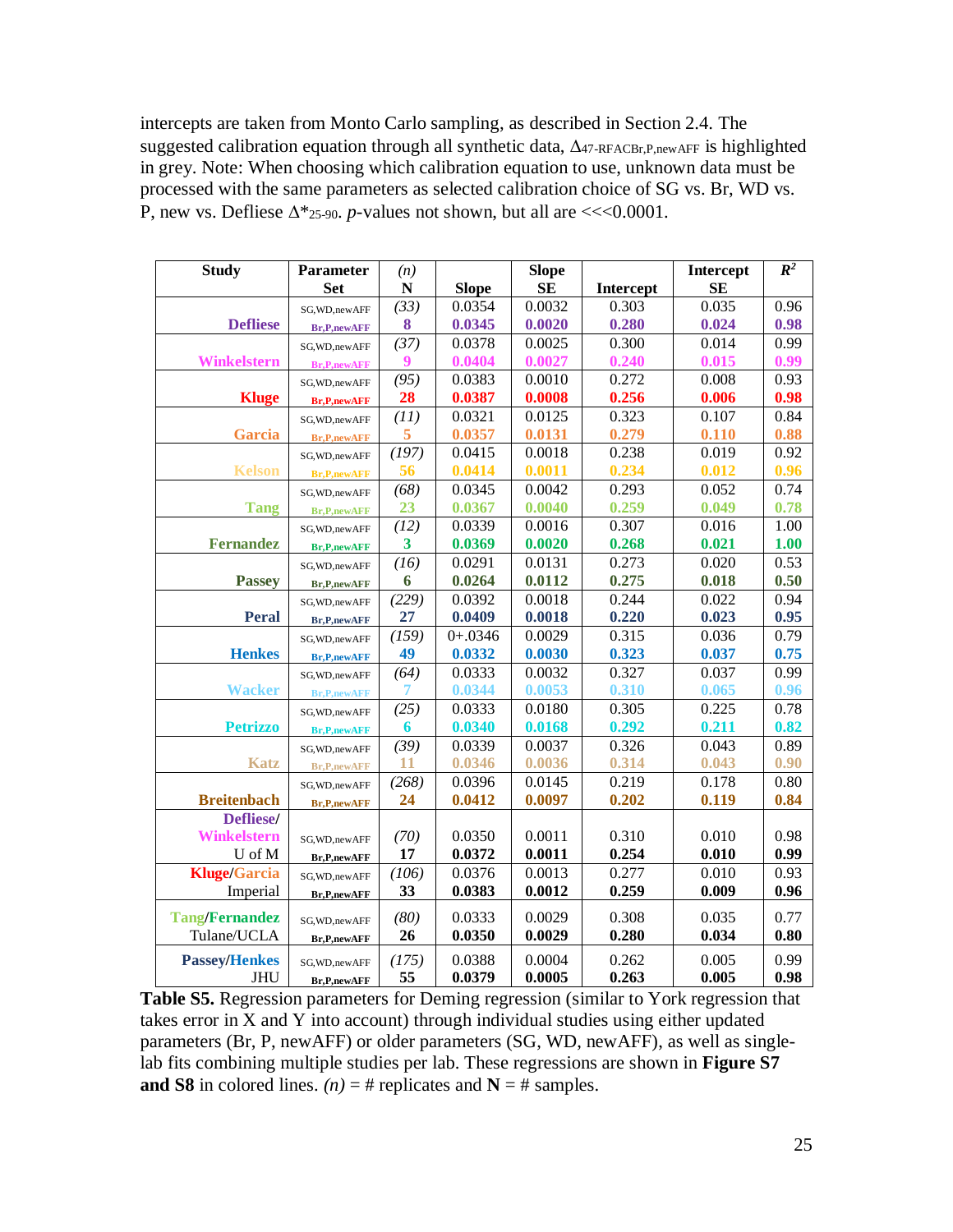|                 | <b>Breiten</b>                     | Katz                          |                                               |                                       |                                                   |                                                             |                                      | ${\bf Fernan}$                    |                                     |                             |                                      |                                             | Winkel               |
|-----------------|------------------------------------|-------------------------------|-----------------------------------------------|---------------------------------------|---------------------------------------------------|-------------------------------------------------------------|--------------------------------------|-----------------------------------|-------------------------------------|-----------------------------|--------------------------------------|---------------------------------------------|----------------------|
| <b>Defliese</b> | bach<br>$Ps = 0.12$<br>$Pi = 0.14$ | $P_s = 1.00$<br>$P_i = 9e-07$ | <b>Petrizzo</b><br>$Ps = 0.94$<br>$Pi = 0.18$ | Wacker<br>$Pi = 8e-05$<br>$Ps = 0.96$ | <b>Henkes</b><br>$Pi = 5e-05$<br>$Ps = 0.69$      | Peral<br>$= 1e-2$<br>$\mathbf{P}\mathbf{S}$                 | Passey<br>$Ps = 0.56$<br>$Pi = 0.26$ | dez<br>$Ps = 0.80$<br>$Pi = 0.65$ | Tang<br>$P_s = 0.48$<br>$Pi = 0.25$ | Kelson<br>$Ps = 7e-3$       | Garcia<br>$Ps = 0.76$<br>$Pi = 0.61$ | <b>Kluge</b><br>$Pi = 2e-03$<br>$Ps = 0.05$ | stern<br>$Ps = 5e-2$ |
| Winkel<br>stern | $Pi = 3e-03$<br>$Ps = 0.84$        | $P_s = 0.31$<br>$P_i = 0.92$  | $Ps = 0.42$<br>$Pi = 0.16$                    | $Ps = 0.10$<br>$Pi = 0.85$            | $Ps = 3e-3$                                       | $Ps = 0.57$<br>$=4e-2$<br>$\overleftrightarrow{\mathbf{p}}$ | $P_s = 0.32$<br>$P_i = 0.34$         | $Ps = 0.70$<br>$Pi = 0.21$        | $Pi = 1e-02$<br>$Ps = 0.31$         | $Ps = 0.68$<br>$Pi = 0.44$  | $P_s = 0.19$<br>$Pi = 0.42$          | $Ps = 0.67$<br>$Pi = 0.97$                  |                      |
| Kluge           | $Pi = 7e-09$<br>$Ps = 0.65$        | $P_s = 0.37$<br>$P_i = 0.50$  | $Pi = 2e-02$<br>$Ps = 0.48$                   | $P_s = 0.12$<br>$P_i = 0.98$          | $7e-4$<br>$\frac{1}{2}$<br>$\mathbf{P}\mathbf{S}$ | $Ps = 0.24$<br>$=7e-3$<br>$\overline{\mathbb{A}}$           | $Ps = 0.35$<br>$Pi = 0.50$           | $Ps = 0.77$<br>$Pi = 0.11$        | $Pi = 3e-08$<br>$Ps = 0.40$         | $Ps = 0.14$<br>$Pi = 0.82$  | $Ps = 0.23$<br>Pi = 0.14             |                                             |                      |
| Garcia          | $Ps = 0.25$<br>$Pi = 0.05$         | $Pi = 1e-02$<br>$Ps = 0.85$   | $Ps = 0.83$<br>$Pi = 0.70$                    | $P_s = 0.76$<br>$Pi = 3e-02$          | $Pi = 2e-02$<br>$Ps = 0.50$                       | $Ps = 0.08$<br>$Pi = 0.90$                                  | $Pi = 0.45$<br>$Ps = 0.51$           | $Ps = 0.90$<br>$Pi = 0.96$        | $Ps = 0.74$<br>$Pi = 0.12$          | $Pi = 4e-02$<br>$Ps = 0.08$ |                                      |                                             |                      |
| Kelson          | $Pi = 2e-24$<br>$Ps = 0.99$        | $Ps = 0.23$<br>$Pi = 0.25$    | $Pi = 1e-05$<br>$Ps = 0.35$                   | $Ps = 4e-2$                           | $=4e-6$<br>$\mathbf{P}\mathbf{S}$                 | $Pi = 5e-17$<br>$Ps = 0.75$                                 | $Pi = 2e-02$<br>$Ps = 0.29$          | $Pi = 3e-02$<br>$Ps = 0.64$       | $Ps = 0.14$<br>$Pi = 3e-25$         |                             |                                      |                                             |                      |
| Tang            | $Ps = 0.36$<br>$Pi = 0.84$         | $P_s = 0.68$<br>$P_i = 1e-17$ | $Pi = 2e-02$<br>$Ps = 0.71$                   | $Pi = 1e-09$<br>$Ps = 0.52$           | $Pi = 1e-11$<br>$Ps = 0.24$                       | $Ps = 0.14$<br>$Pi = 1e-9$                                  | $Ps = 0.45$<br>$Pi = 0.87$           | $Ps = 0.99$<br>$Pi = 0.16$        |                                     |                             |                                      |                                             |                      |
| Fernan<br>dez   | $Pi = 5e-02$<br>$Ps = 0.66$        | $P_s = 0.82$<br>$P_i = 4e-02$ | $Ps = 0.80$<br>$Pi = 0.75$                    | $Pi = 5e-02$<br>$Ps = 0.79$           | $Pi = 4e-02$<br>$Ps = 0.70$                       | $Ps = 0.60$<br>$Pi = 0.94$                                  | $Pi = 0.63$<br>$Ps = 0.53$           |                                   |                                     |                             |                                      |                                             |                      |
| Passey          | $P_s = 0.30$<br>$Pi = 0.24$        | $P_s = 0.58$<br>$P_i = 0.26$  | $Ps = 0.63$<br>$Pi = 0.43$                    | $P_s = 0.58$<br>$P_i = 0.12$          | $Pi = 2e-03$<br>$Ps = 0.62$                       | $P_s = 0.28$<br>$Pi = 5e-2$                                 |                                      |                                   |                                     |                             |                                      |                                             |                      |
| Peral           | $Ps = 0.89$<br>$Pi = 3e-9$         | $Ps = 0.20$<br>$Pi = 1e-6$    | $Ps = 0.32$<br>$Pi = 0.12$                    | $Ps = 4e-2$                           | $3e-4$<br>$Ps =$                                  |                                                             |                                      |                                   |                                     |                             |                                      |                                             |                      |
| Henkes          | $Ps = 5e-2$                        | $Pi = 2e-03$<br>$Ps = 0.84$   | $Ps = 0.94$<br>$Pi = 0.09$                    | $Ps = 0.78$<br>$Pi = 0.60$            |                                                   |                                                             |                                      |                                   |                                     |                             |                                      |                                             |                      |
| Wacker          | $Pi = 5e-10$<br>$Ps = 0.16$        | $Ps = 0.98$<br>$Pi = 0.10$    | $Ps = 0.96$<br>$Pi = 0.07$                    |                                       |                                                   |                                                             |                                      |                                   |                                     |                             |                                      |                                             |                      |
| Petrizzo        | $Pi = 3e-02$<br>$Ps = 0.40$        | $Pi = 2e-03$<br>$Ps = 0.95$   |                                               |                                       |                                                   |                                                             |                                      |                                   |                                     |                             |                                      |                                             |                      |
| Katz            | $Pi = 4e-17$<br>$Ps = 0.31$        |                               |                                               |                                       |                                                   |                                                             |                                      |                                   |                                     |                             |                                      |                                             |                      |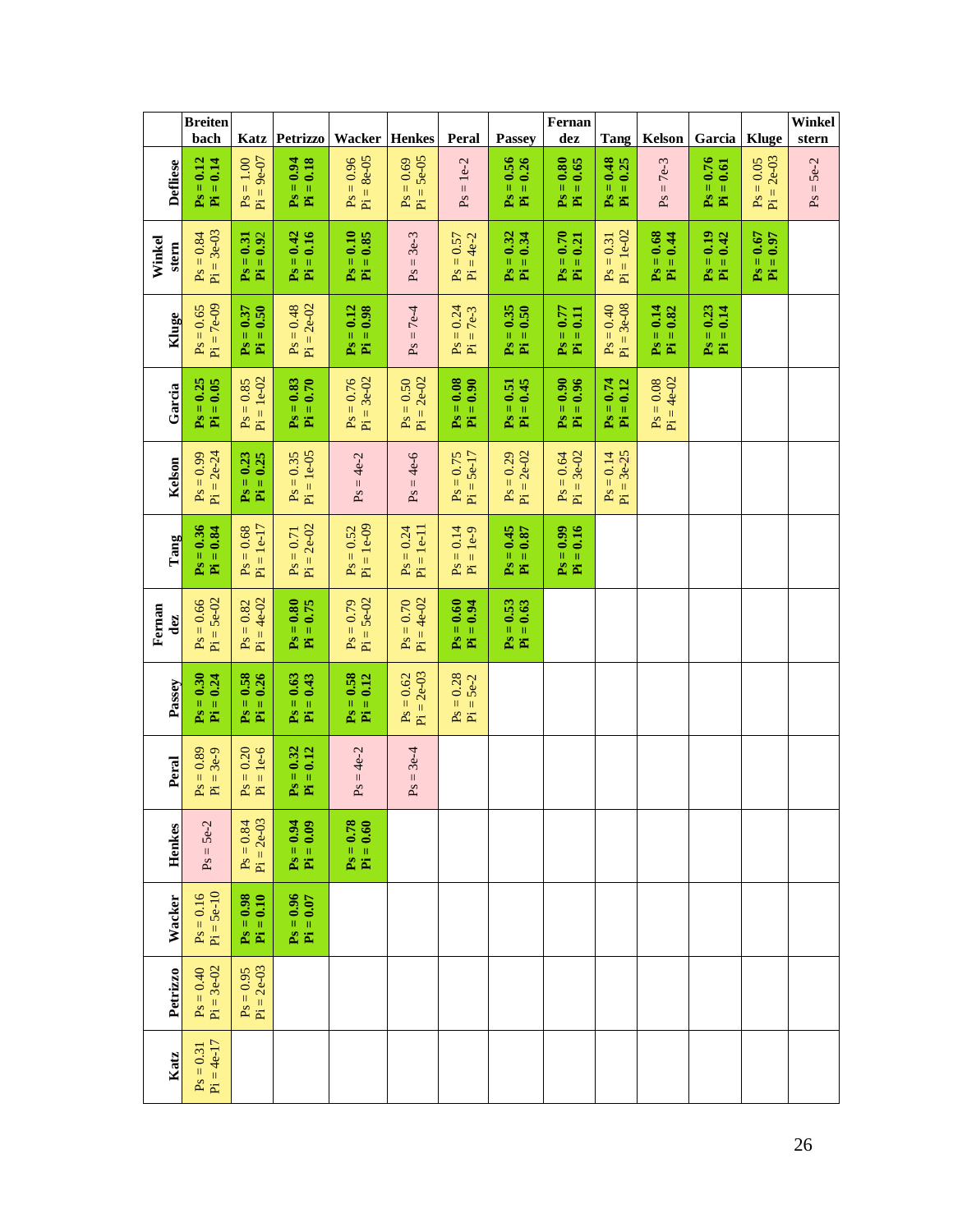**Table S6.** Results of the ANCOVA tests for each pair of calibration studies. Ps is the probability that the null hypothesis is true at the 95% confidence level, that the two calibration slopes are identical taking into account errors. Pi is the probability that the intercepts of the two calibrations are identical if fit to a single slope (this analysis was only done in cases where the pair passed the first test if identical slope). Green shading indicates that two calibrations are identical within error in slope and intercept. Light orange shading indicates two calibrations are identical within error in slope, but differ in intercept. Pink shading indicates two calibrations differ in both slope and intercept. This table shows the statistics for  $\Delta$ 47-RFAC (Br, P, newAFF): 42 green pairs, 39 orange, and 10 red, but results are very similar for other combinations not shown.  $\Delta_{47\text{-}RFAC(Br, WD, newAFF)}$  has 40 green pairs, 41 orange, and 10 red.  $\Delta_{47\text{-RFAC}}$  SG, P, new AFF has 42 green pairs, 38 orange, and 11 red.  $\Delta_{47\text{-RFAC}}$  (sq. wp. newAFF) has 42 green pairs, 39 orange, and 10 red.

#### **Data Set S1. All studies, all replicates samples + standards**

*\*\*Uploaded separately in a file named "ds01\_ALLstudies\_SAMPSTDreplicates.txt".* A text file containing all sample and standard replicates from all 14 studies reprocessed here (n=5448 replicates). Columns include identifying information (study author, time, date, run#, or similar) and replicate mean small delta values  $(\delta^{45} - \delta^{49})$  and isotopic compositions ( $\delta^{13}C$ ,  $\delta^{18}O$ ,  $\Delta_{47}$ - $\Delta_{49}$ ) calculated with both SG and IUPAC parameters, as well as working gas composition at the time of that replicate analysis.

For sample replicates, columns include sample information (sample type as biogenic, synthetic, or natural inorganic, mineralogy, formation temperature and error) and information/values needed to convert raw values into the absolute reference frame (measurement session or window indicator, SlopeEGL two sets: SG and Br, SlopeETF and IntETF four sets: SG/WD, SG/P, Br/WD, Br/P, and acid temperature and  $\Delta^*$ <sub>25-X</sub> value used five sets: Defliese, SG/WD, SG/P, Br/WD, Br/P). This results in eight different  $\Delta_{47\text{-RFAC}}$  values, depending on the combination of parameters and values chosen.

For standard replicates, columns include assigned  $\Delta_{47\text{-TE}}$  values two sets: WD and P, a measurement session/window indicator and an indicator of whether that particular standard was used to calculate ARF parameters or not.

The data combined here will also be archived through the EarthChem database, with one file and doi number for each study. This will happen at the time of publication of this manuscript.

#### **Data Set S2. All studies, sample means unknowns only**

*\*\* Uploaded separately in a file named "ds02\_ALLstudies\_SAMPmeans.txt" \*\** A text file containing sample mean values from all 14 studies reprocessed here (n=262 sample means). Columns include identifying information (study author, sample name, sample type, sample number, formation temperature and error, mineralogy, acid temperature), and number of replicates included in the mean, as well as sample mean stable isotopic compositions ( $\delta^{13}C$ ,  $\delta^{18}O$ , with 1sd: 2 sets, SG and IUPAC) and clumped isotopic compositions  $(\Delta_{47\text{-RFAC}}$  with 1 SE: 8 sets with different combinations of SG/IUPAC parameters, WD/P  $\Delta_{47\text{-TE}}$  values, Defliese/new  $\Delta_{25\text{-X}}$  values) and external 1 SE error on the mean independent on parameter choice.